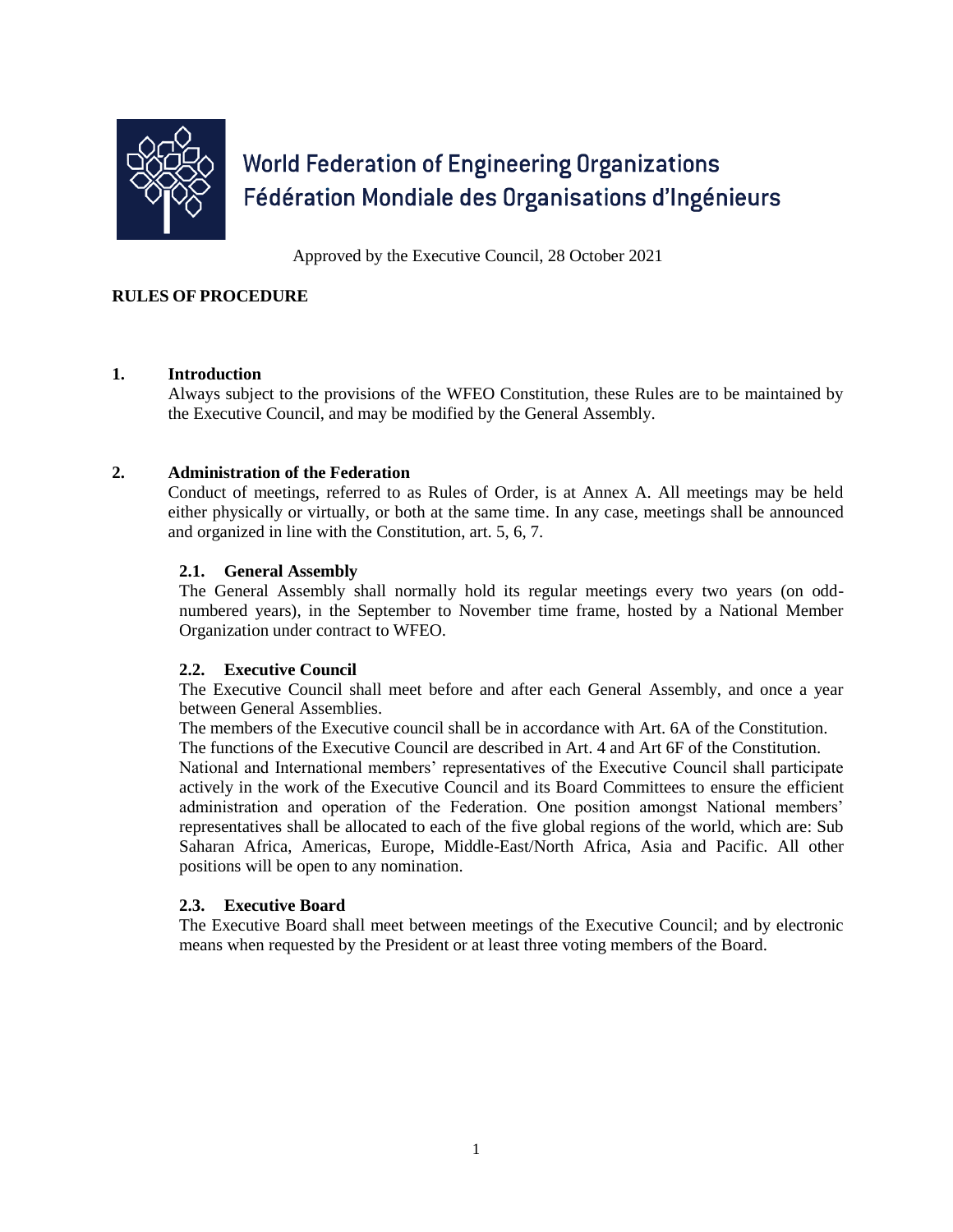# **2.4. Working Language**

The one working language of the Federation shall be English. At no cost to the Federation, hosts of meetings may arrange for translations to one or more additional languages. Representatives may speak in another language and provide translation into English at no cost to the Federation.

# **2.5. Voting**

- a) Voting will normally be by show of hands.
- b) A roll call vote will be taken when: requested by the President or when requested by at least five Federation Members. When roll call votes are taken, the vote of each delegation shall be recorded in the summary minutes of the meeting.
- c) A secret ballot is required: in the election of Officers and Members of the Executive Council and in other situations when requested by at least five Federation Members. Details of election procedures are provided in Appendix B of the Rule of Procedures.
- d) If an elected representative cannot complete their term due to ill-health or other reasons:
	- (i) If relating to the President, the President Elect will fill the vacancy, per Art. 6B of the Constitution
	- (ii) If relating to the President-Elect, the General Assembly will elect a new President at the next General Assembly
	- (iii)If relating to a National Member Representative, the position will remain vacant until the following General Assembly.
- e) The voting process for including proxies for the election of Officers and Members of the Executive Council is described in Annex B

# **2.6. Financial Management**

- a) All accounts and funds of the Federation are to be audited by an independent auditor within six months of the close of the fiscal year.
- b) The annual budget of the Federation shall: be prepared by the Treasurer in consultation with the Finance Committee and the Executive Board; recommended by the Executive Council; and approved by the General Assembly.
- c) Delegation of authorization to expend funds within the approved budget will be provided to the Executive Director by the President by a specific biennial document. This document will state the maximum amount above which the Executive Director shall seek approval from the Executive Board.
- d) Expending of funds shall be in accordance with procedures established by the Treasurer and agreed by the Executive Board. Those so authorized are required to fully account for all funds authorized by a detailed statement, including receipts for all significant expenditures, and submitted to the Executive Director within three months of the end of the financial year.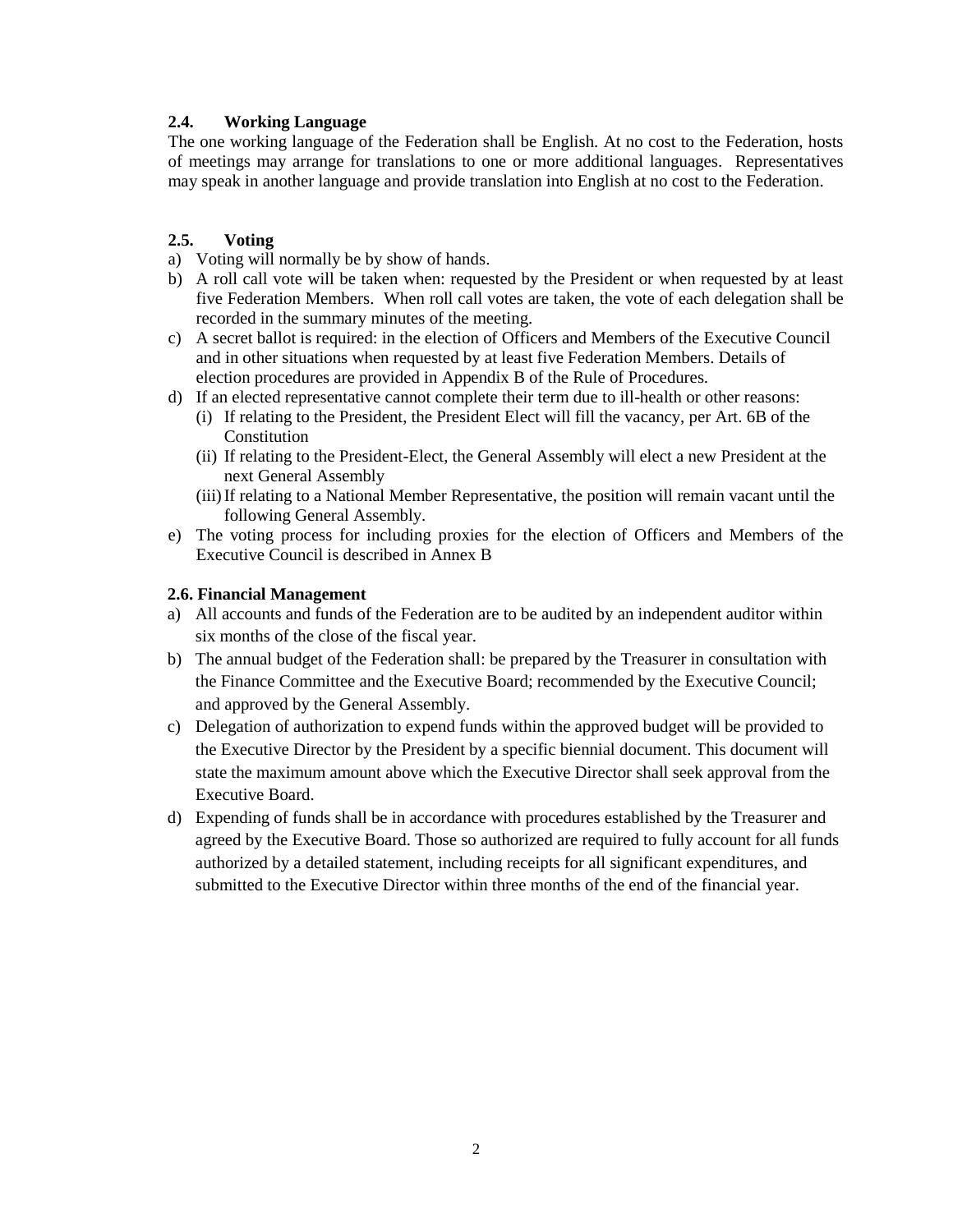# **2.7 President**

The President is a non-voting member of the Committees identified in 3.1, 3.2, and 3.3; shall assign duties to Officers of the Federation and the Executive Director; may appoint individuals and Boards to provide advice and assistance during the President's term of office; and is expected to represent the Federation when invited by Federation Members and appropriate international organizations, as support and schedule allows.

#### **2.8 Treasurer**

In addition to duties of this position identified in 2.6 above, the Treasurer is responsible for:

- a) Planning and managing the financial affairs of the Federation,
- b) Ensuring compliance with the financial regulations of the Federation, and the financial regulations of the government of legal registration of the Federation,
- c) Overseeing the internal audit of the financial records of the Federation,
- d) Supporting and receiving the external audit of the financial records of the Federation and recommending approval by the Executive Council and
- e) Providing and overseeing compliance with general guidelines for the financial aspects of special Federation arrangements, such as with hosts for General Assembly and Executive Council meetings and committees and groups receiving Federation funds.

#### **2.9 Internal Auditor**

The Internal Auditor shall have an independent function to appraise and review the internal operations established by the Federation. It is essential that the Internal Auditor shall be independent and not associated with any activities which are appraised, to ensure that unbiased and impartial judgments are provided to the management. Internal Auditor reports directly to the Executive Board. The Internal Auditor shall liaise with the external auditors.

The Internal Auditor shall attend Federation meetings as an observer. However, at least once a year, the Internal Auditor shall meet with the external auditors independently, without the presence of any Executive Board member.

The Internal Auditor shall be selected from the voting members of the Federation.

The Internal Auditor shall be a member of the Executive Council, or a non-voting member of the Executive Council, if not selected among its voting members.

The Internal Auditor has unrestricted access to all financial activities undertaken by the Federation, in order to review, appraise, and report on:

- a) The adequacy and effectiveness of internal control systems, and its operations,
- b) The compliance with established policies, plans and procedures, laws and regulations as related to relevant financial activities,
- c) The extent to which Federation assets and interests are accounted for and safeguarded from losses arising from waste, extravagance, inefficient administration, fraud, and other causes,
- d) The suitability, reliability, and integrity of financial and management information, and the means used to identify, classify, and report such information,
- e) The integrity of computer systems currently used and those under development, to ensure that computer processing and associated clerical procedures offer adequate protection against error, and fraud,
- f) The suitability of audited financial units and their organization for carrying out their functions, and
- g) The follow up actions taken to remedy weaknesses identified by the internal audit.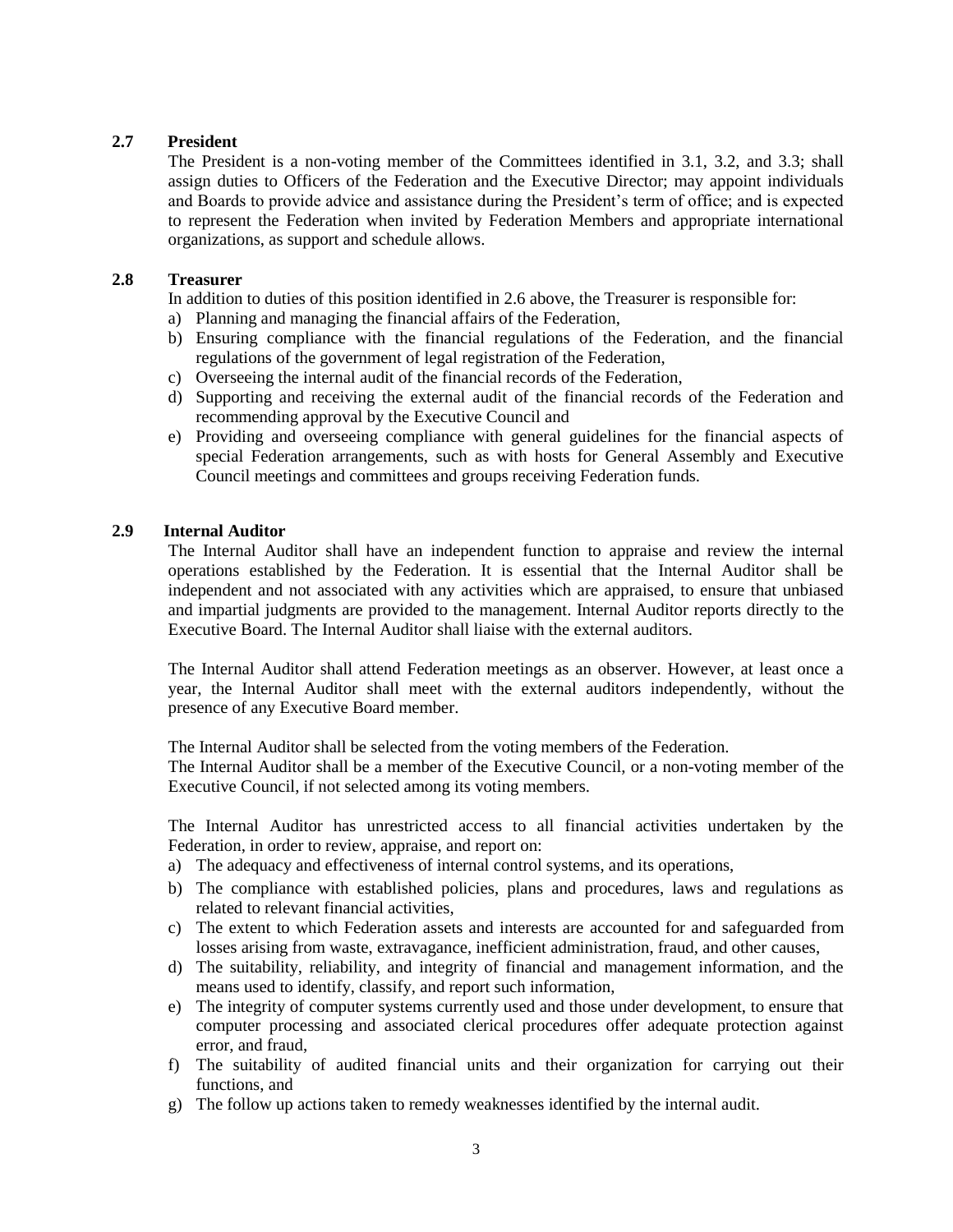The Internal Auditor is authorized by the Board to investigate any activity within the scope of the internal audit activities and is also authorized to seek any other information required from any member or employee.

The Internal Auditor, through the Board, is authorized to obtain outside legal or other independent professional counsel and to secure the attendance of such professionals when necessary.

#### **2.10 Executive Director**

The Executive Director shall:

- a) Inform the Executive Board, the Executive Council, and then the General Assembly on which Federation Members are in good standing (Article 8, Section D);
- b) Receive requests for proxy votes from Federation Members unable to be represented at a meeting of the General Assembly and report qualified proxies to the President and Chair of the Nominations Committee;
- c) Maintain the records of the Federation; oversee the proper archiving of records; oversee the maintenance of the up-to-date Federation web presence; and meet the legal reporting requirements of the government of legal registration of the Federation;
- d) Prepare the agenda and papers for the General Assembly, Executive Council, and Executive Board, secure the President's approval, and distribute to respective members in a timely fashion, usually two months before the subject meeting; prepare and circulate summary minutes of the meetings usually two months after the subject meeting;
- e) Negotiate arrangements with hosts for meetings of the Federation and meetings endorsed by the Federation;
- f) Disburse funds within the approved budget of the Federation and guidelines provided by the Treasurer (payments to be made in response to approved arrangements with external sources of funds, including donations, sponsorships, and subventions, shall not be made until funds are received and appropriate authority given).
- g) Report on a regular basis to the Executive Board on the details of the activities of the Office of the Executive Director; and
- h) Use e-mail wherever practical in communicating with Officers, Members of the Executive Board, and Federation Members.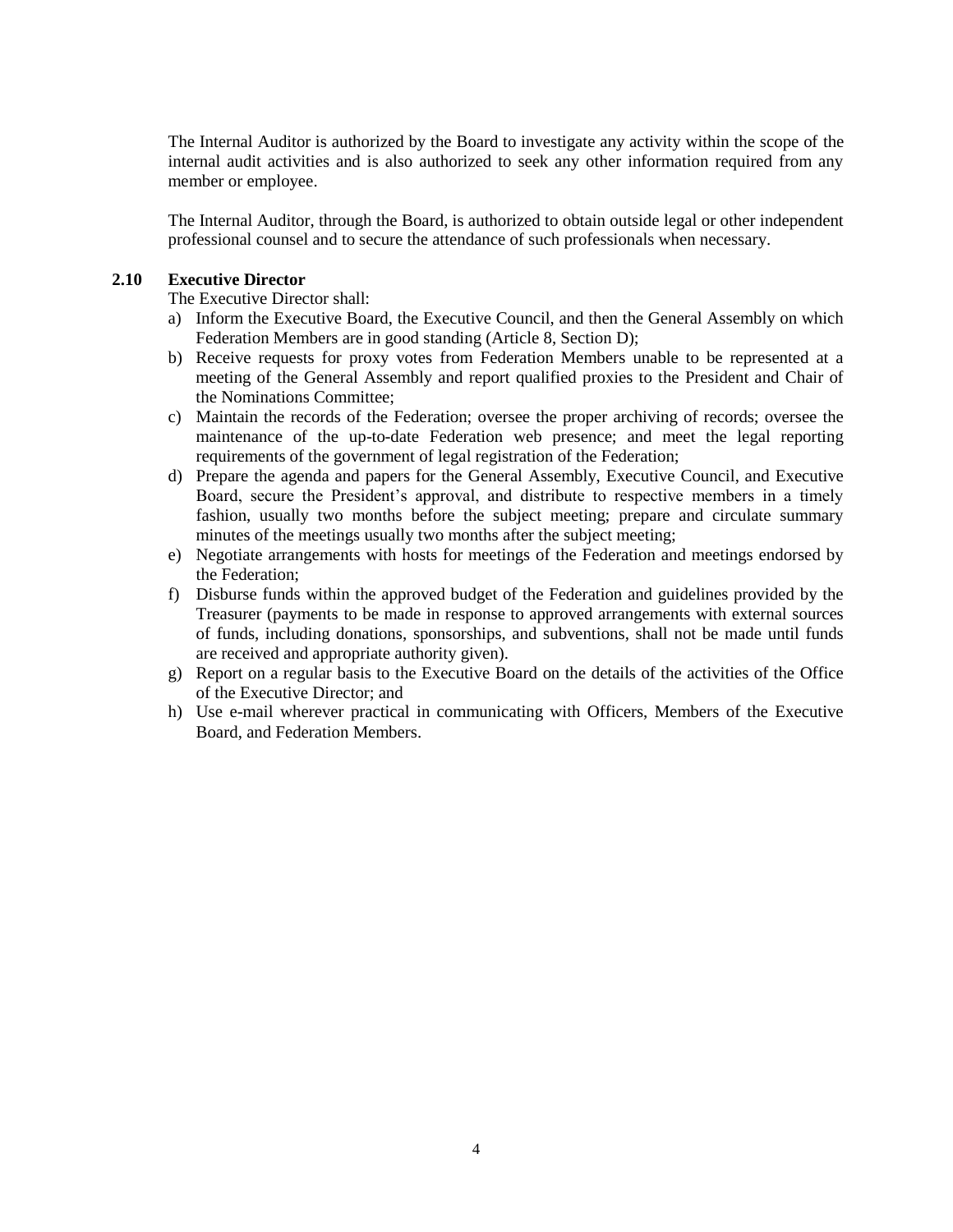# **3. Committees and Working Groups**

# **3.1 The following committees are established as Board Committees.**

- (i) Finance Committee
- (ii) Awards Committee
- (iii)Nominations Committee
- (iv) Governance Committee
- (v) Membership Committee
- (vi) Strategic Planning Committee
- (vii) Support and Review Committee (for STCs and PICs)
- (vii) The STCs and PICs Chairs Committee
- a) Board Committees' membership shall consist of up to six (6) members, the membership shall be based on a balanced geographical representation as well as appropriate expertise and experience, except for the STCs and PICs Chairs Committee whose members will comprise the Chairs of the STCs and PICs.
- b) The Chair and members of the Committee shall be appointed after obtaining the endorsement of their respective Member Organization.
- c) The President shall recommend the Chair of each committee to the Executive Board. The Executive Board on the recommendation of each Chair shall appoint members to each Committee. The Chair's and members' appointments shall be approved by the Executive Board.
- d) These committees shall report to the Board and the Executive Council. The roles, responsibilities and terms of reference for each committee are provided in the Rules of Procedures Annex C.
- e) Working Groups may be established from time to time by the Executive Board to address specific tasks or projects. The terms of reference shall form part of the decision. The initial term of a Working Group shall be for two years with a maximum of four years, after which the Working Group may be abolished or renewed by the Executive Board.

# **3.2 Standing Technical Committees (STCs)**

- a) The technical activities of the Federation are carried out by Standing Technical Committees, which cover particular areas of Engineering and Technology. They constitute the core of the engineering and technological expertise of the Federation. The quality of their activities and outcomes should substantiate the global recognition of WFEO,
- b) The different technical areas of engineering and technology evolve dynamically and new ones appear because of knowledge development. The creation of new STCs should be encouraged if the areas they will engage in are not already covered or are not adequately covered by other Standing Technical Committees, with the condition that adequate standards of expertise for their work are provided,
- c) The Committee Chair must be an Engineer with experience in dealing with issues related to the specific activity of the Committee and with qualifications and experience appropriate to the topic area of the STC. The Committee Chair will be nominated by the host National Member Organization. Committee members will bring appropriate skills to the committee and be acknowledged by their National Member Organizations. The STC Chair shall be a member of the Executive Council.

# **3.3 Policy Implementation Committees (PICs)**

a) Policy Implementation Committees shall address various social, economic or other non-technical issues related to the practice of the engineering profession that require action from the Federation.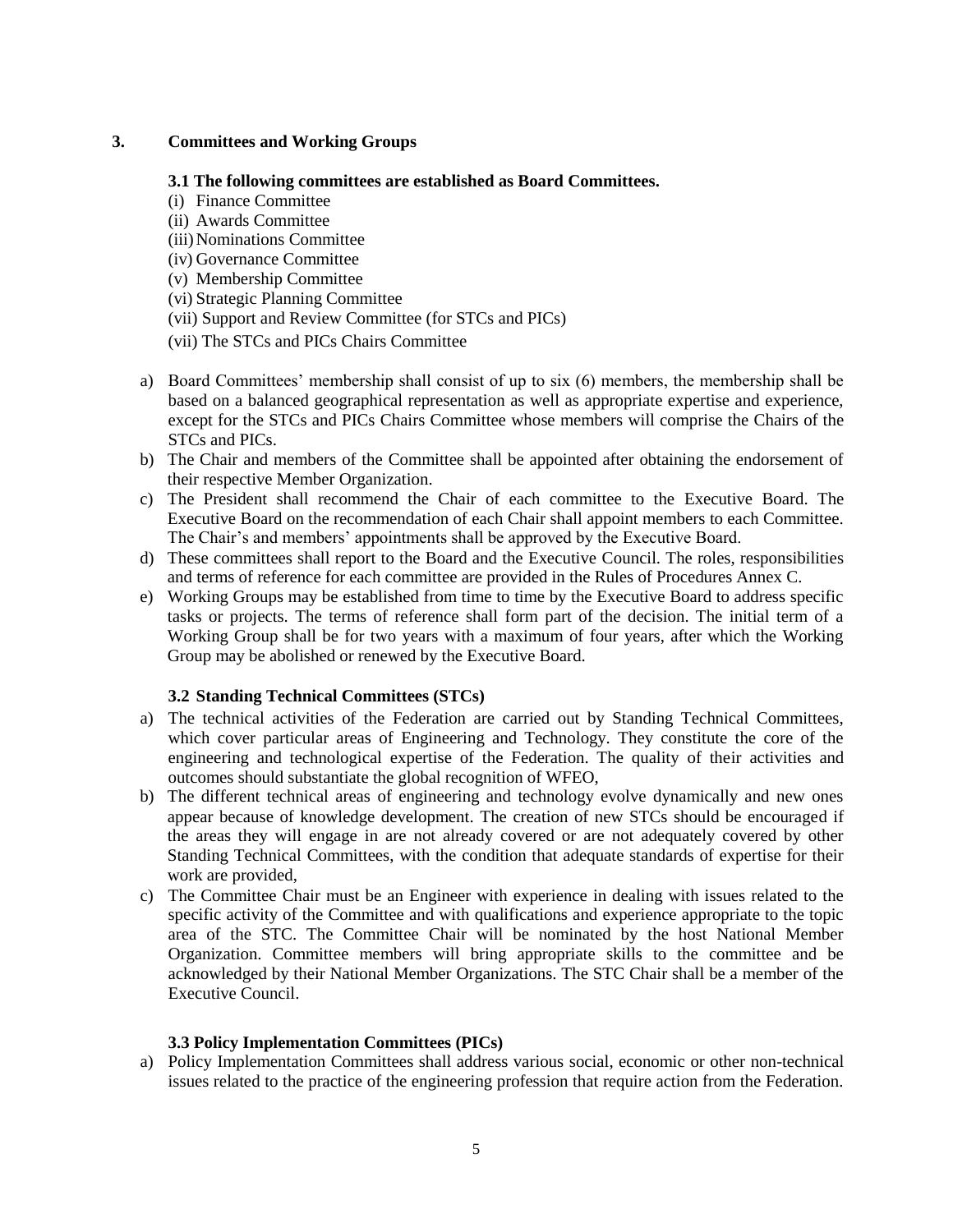Projects implemented by these committees are expected to have an impact on the engineering profession and the larger community.

b) The Committee Chair must be an Engineer with experience in dealing with issues related to the specific activity of the Committee and with qualifications and experience appropriate to the topic area of the PIC. The Committee Chair will be nominated by the host National Member Organization. Committee members will bring appropriate skills to the committee and be acknowledged by their National Member Organizations. The PIC Chair will be a member of the Executive Council.

# **3.4 Requirements for Standing Technical Committees and Policy Implementation Committees**

- a) A Standing Technical Committee or a Policy Implementation Committee may be established or abolished with the approval of the General Assembly on the recommendation of the Executive Council.
- b) A Member of the Federation cannot host simultaneously more than one Committee or Working Group.
- c) Term for a Standing Technical Committee or Policy Implementation Committee shall be four years. The term-may be extended for another four years on proposal to and approval of the General Assembly if the Committee continues to meet the strategic objectives of the Federation. Such terms begin and end on the dates of the relevant General Assembly meetings.
- d) Proposed nominations of STCs and PICs Chairs will need approval of the WFEO Executive Board to hold office.
- e) Performance requirements for the Committees shall be established by the Executive Board and used by the Support and Review Committee.
- f) The Committee Chair is not to enter into any contract or commitment on behalf of the Federation including but not limited to operating a separate website or social media site or producing promotional materials or authorising the use of the WFEO logo. The President and Executive Director have the authorised delegations in accordance with Clause 2.6.
- g) Further procedures for Standing Technical Committees and Policy Implementation Committees and responsibilities of the Support and Review Committee are in Annex C.

# **4. Hosting Meetings**

Members of the Federation are invited to submit to the Executive Director proposals for hosting meetings: of the Executive Council or of the General Assembly in keeping with the requirements of Annex D; of World Engineers Conventions (WEC) and World Congresses in keeping with the requirements of Annex E; and of Workshops, Seminars and Conferences. The Executive Board shall make recommendations to the Executive Council for its decision, and such decisions shall be subject to conclusion of appropriate contractual arrangements within six (6) months of the Council decision.

# **5. WFEO Name and Logo; Reproduction of Technical Documents**

The WFEO name and logo may be used only with the approval of the Executive Board. Provisions regarding reproduction of technical documents and use of the WFEO logo are in Annex F.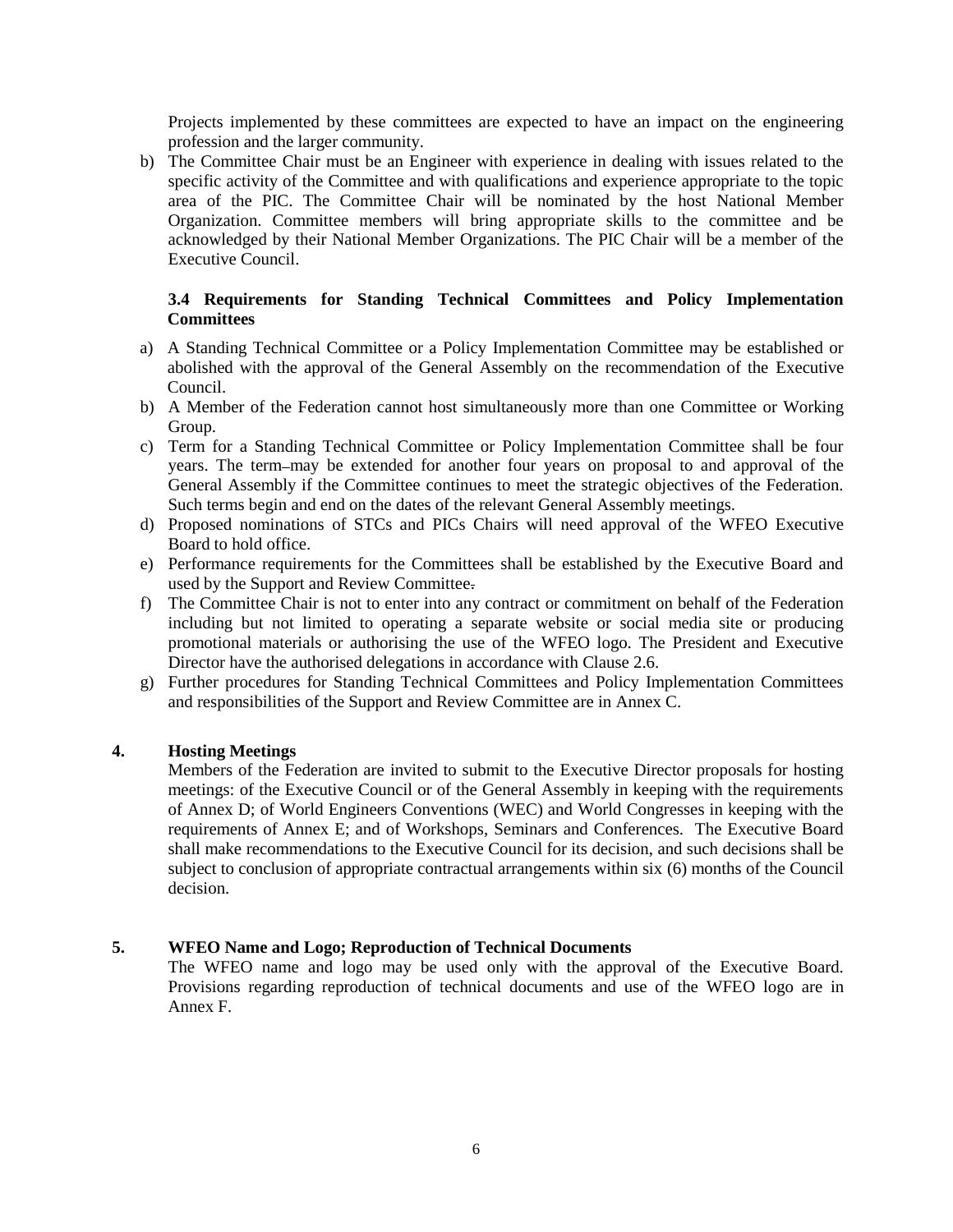#### **Annexes**

| Annex C Board Committees, Standing Technical Committees and Policy Implementation Committees17 |  |  |  |
|------------------------------------------------------------------------------------------------|--|--|--|
|                                                                                                |  |  |  |
|                                                                                                |  |  |  |
|                                                                                                |  |  |  |
|                                                                                                |  |  |  |
|                                                                                                |  |  |  |
|                                                                                                |  |  |  |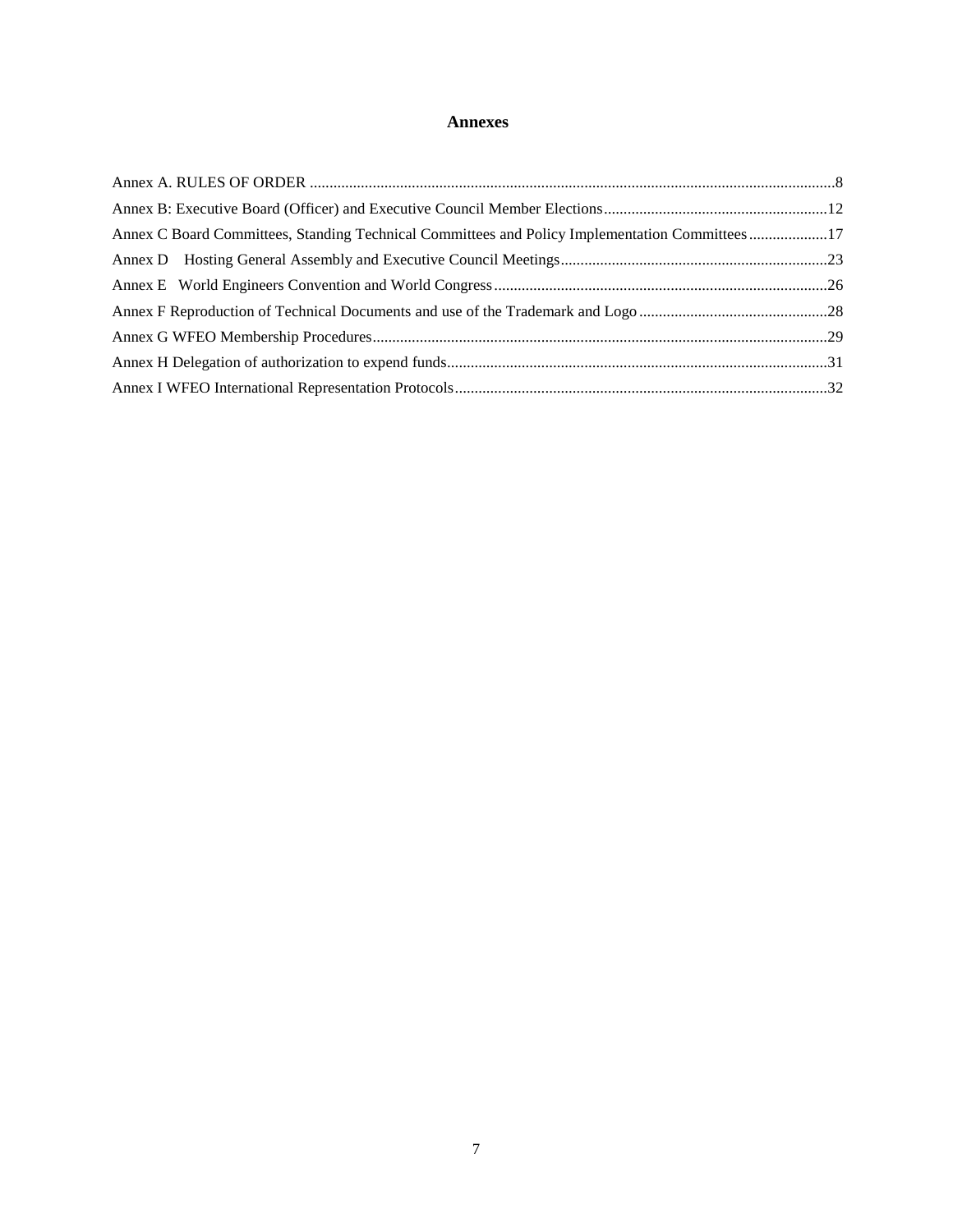#### <span id="page-7-0"></span>**Annex A. RULES OF ORDER Introduction**

These Rules of Order are to assist in the orderly conduct of meetings. They are consistent with the Constitution of the WFEO and its Rules of Procedure. Matters not provided for in Annex A shall be dealt with according to the procedures set out in Robert's Rules of Order [\(www.robertsrules.com](http://www.robertsrules.com/) or [http://westsidetoastmasters.com/resources/roberts\\_rules/toc.html\)](http://westsidetoastmasters.com/resources/roberts_rules/toc.html).

Rules of Order provide a framework within which meaningful discussion and decision making can take place. The first and most obvious form of this formality is having the meeting proceed according to the order set down in the agenda. Procedures for setting the agenda and for dealing with routine business are set out in the WFEO Constitution and Rules of Procedures. Aside from those matters automatically brought up as routine proceedings or unfinished business or business arising from the previous meeting, matters come before a meeting through the process of making motions.

#### **Main Motions and Amendments**

There are many types of motions possible. Some are procedural (housekeeping) motions, and some are main (substantive) motions.

Basically, a motion is a formal proposal put to vote that an assembly acts on a certain matter or that it officially adopts a certain policy on an issue. Once a subject has been brought before the meeting through a motion and that motion is seconded by another eligible voting member, it can be discussed and a decision, if necessary, can be made. Since main motions are sometimes framed imperfectly, or give rise to differences of opinion, there is a mechanism, known as amendment, for adjusting them.

1. Making main motions.

Any member of the assembly may make a motion if he or she has been recognized by the chair and the motion is in order. A main motion is **in order** if there is no other motion before the meeting and it is pertinent to the next or current item on the agenda. It is up to the chair to determine if a motion is in order. To be **valid** another member must second the motion. Once a motion has been moved and seconded and is deemed to be in order, the matter is open for discussion. It is important to understand that a motion cannot be discussed until it has been seconded.

2. Debating on main motions.

Once the question is formally before the meeting by having been moved and seconded, all discussion must deal specifically with the subject of that motion. The mover of the motion has the privilege to speak first. If the person presiding over the meeting wishes to participate in the debate he or she must relinquish the chair for that purpose. A designated person then assumes the chair and any casting vote, until that particular motion has been put to a vote at which time the original chair resumes his or her function.

3. Interrupting debate.

Once a member has the floor he or she cannot be interrupted unless he or she violates any rules of order. When this happens, the chair or any member may intrude on the debate. The violation and remedy must be explained to the speaker before he or she can resume speaking.

4. Voting on the main motion.

It is the chair's responsibility to permit anyone who wishes to speak to do so. Once debate has clearly been exhausted, the chair puts the issue that has been discussed to a vote. The method of voting depends on the custom of the organization. There are times when it is better to conduct a secret ballot than to record a show of hands. Generally, it is enough for the chair to interpret the strength of the voice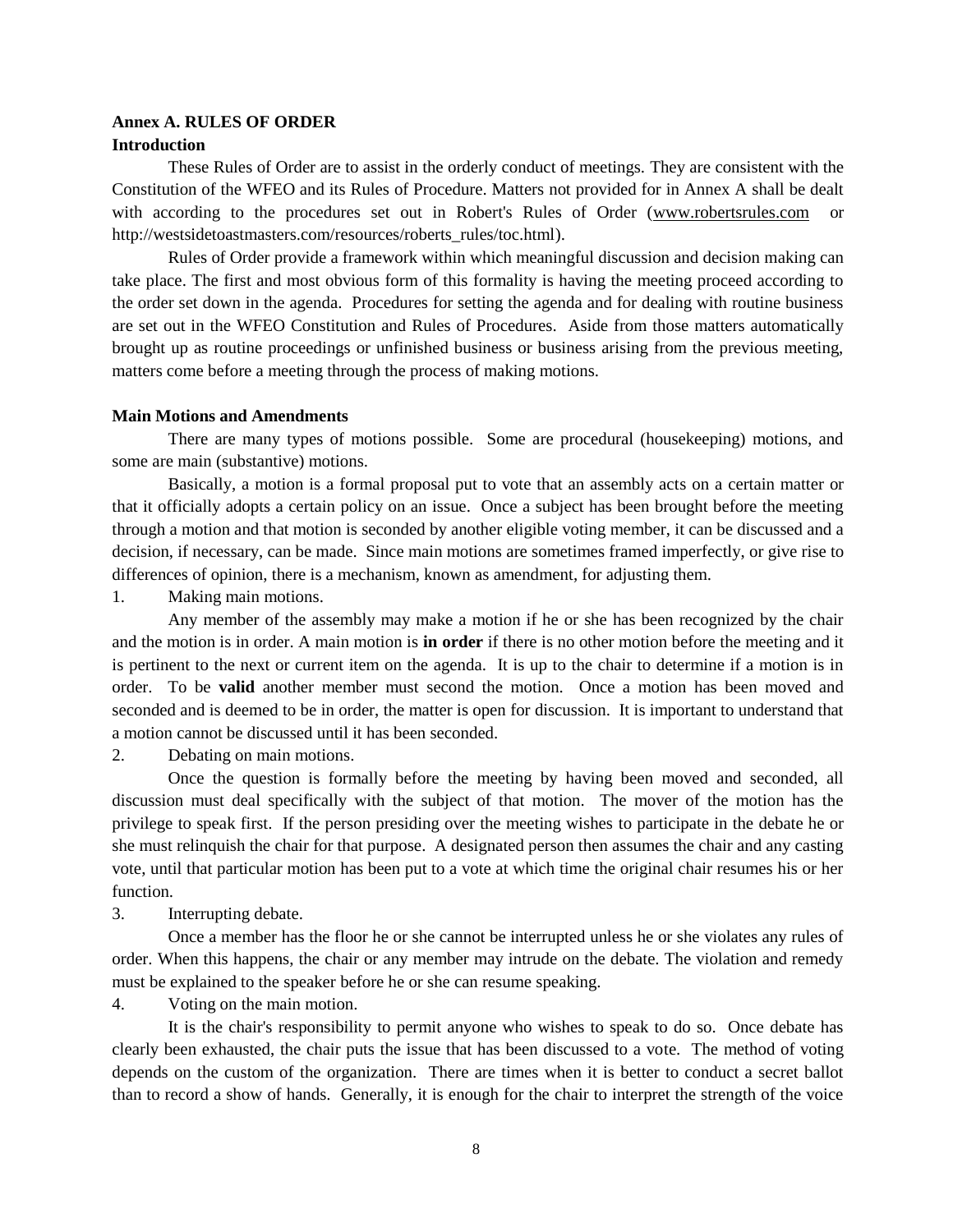vote or show of hands. If any member disputes the result announced, the chair asks for a recorded vote. In order to pass, a main motion requires the affirmative vote of a simple majority of those present who are entitled to vote. Once a motion has been voted upon it becomes a resolution of the assembly. A question once decided cannot be brought up again at the same meeting.

#### 5. Amendments.

Once a main motion is before the meeting, it can be amended. Members are free to offer as many changes as they like until the main motion accurately reflects the will of the majority. To present an amendment, a member must first obtain the floor in the usual way. A speaker who already has the floor cannot be interrupted to propose an amendment. An amendment must be moved and seconded just like a main motion and be specifically worded. To be accepted it must receive the affirmative vote of a simple majority. If an amendment is defeated, the original main motion is automatically before the meeting again. If the amendment is passed, the main motion automatically comes before the meeting in its changed form. Debate continues either on the main motion or on another amendment.

6. Amendment to the amendment.

Traditional rules of procedure allow members to make motions which amend an amendment already on the floor. However, it is rare to have an amendment so complex that an amendment to the amendment is appropriate. In nearly all situations, such motions can be dealt with as separate amendments. An amendment to an amendment is not itself amendable.

As well as main motions there are various other motions that have a rank according to their precedence in debate.

#### **Other Types of Motions**.

There are several other types of motions which can be entertained by the chair. These can be grouped into three classes: subsidiary, privileged and incidental motions.

a) Subsidiary motions.

These motions are a specific class of motions that may be made while a main motion is under consideration. They provide different ways of dealing with a main motion besides simply debating it and voting on it. There are seven types of subsidiary motions and they have a definite rank among them. The basic principle behind the concept of ranking is to avoid confusion. When a particular subsidiary motion is pending, all motions of higher rank are in order, and all those of lower rank are out of order. The motions are numbered from the lowest ranked (1) to the highest ranked (7):

(1) Postpone indefinitely.

The only purpose and effect of this motion is to kill the main motion without actually voting against it. It does not postpone the debate on the main motion. This motion is debatable, is not amendable, and requires a simple affirmative majority.

(2) Amend.

The use of this widely used subsidiary motion has already been discussed.

(3) Commit or refer.

The purpose of this motion is to send the main motion to a committee. The motion to commit or refer should include information concerning the size of the committee, the method of selecting its members, its terms of reference, and when the committee must report back to the main assembly. This motion is debatable, amendable and requires a simple affirmative majority.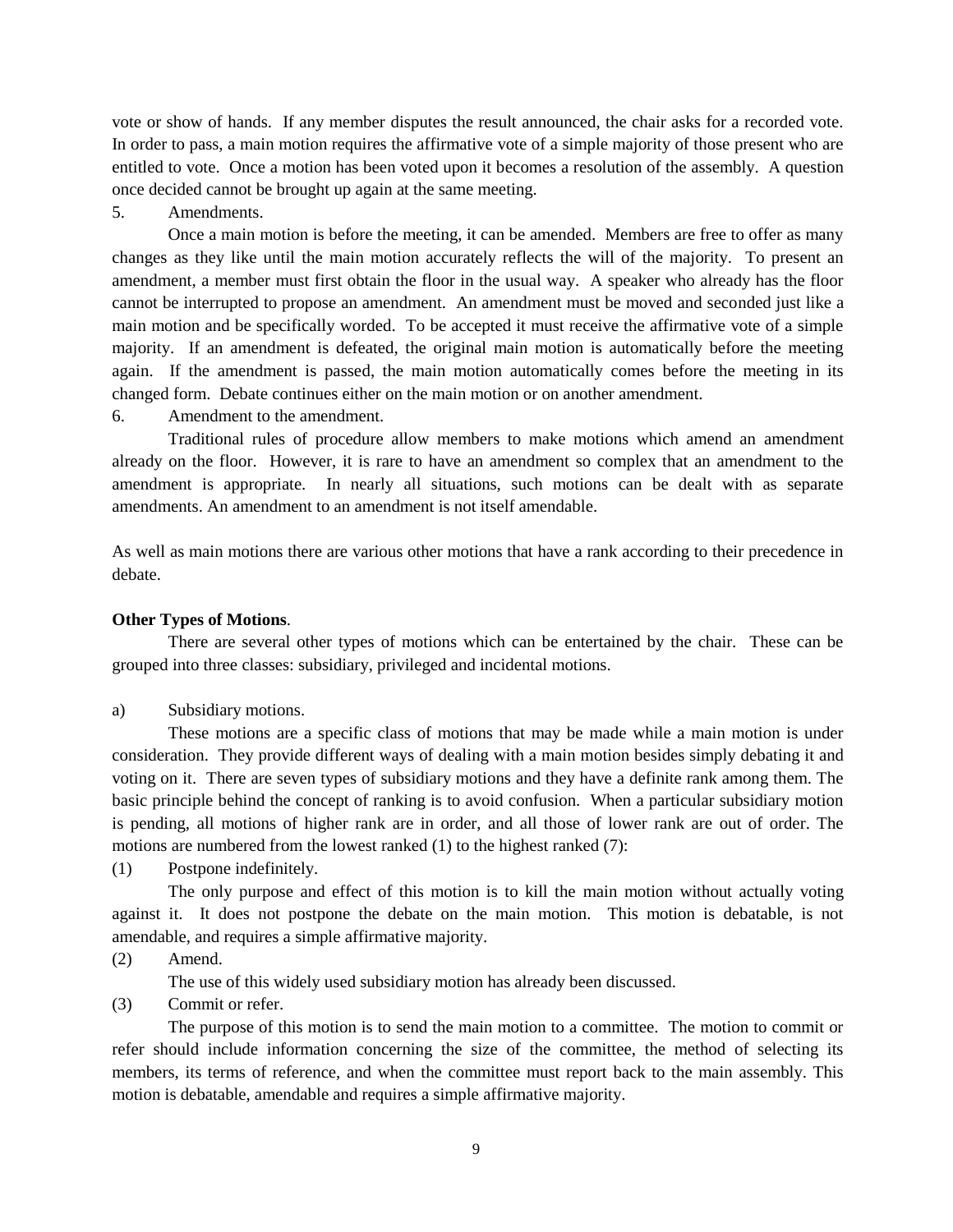#### (4) Postpone definitely.

This motion refers to the main motion and puts off discussion of the motion before the meeting until a specific time. This motion is debatable, amendable and requires a simple affirmative majority.

(5) Limit or extend debate.

This motion gives power to the members of the assembly to impose limits on debate or to eliminate some limits that already exist. This motion is not debatable, is amendable and requires a twothirds (2/3) affirmative majority.

# (6) Previous question.

The object of this motion is to immediately close debate and bring the question to a vote. This motion is not debatable, not amendable and requires a two-thirds (2/3) affirmative majority. If passed, the motion under debate at the time is immediately voted on. There is no further debate of any sort allowed once the previous question has been carried.

(7) Lay on the table.

This is the highest ranking of subsidiary motions. Its effect is to temporarily set aside the main motion and any subsidiary motions concerned with the main motion. The motion to lay on the table can only be lifted from the table by a motion from the membership. The primary use of this kind of motion is to allow the meeting to move to another piece of business even though the current matter is not resolved. This motion is not debatable, is not amendable and requires a simple affirmative majority.

#### b) Privileged motions.

Privileged motions rank above both subsidiary motions and main motions. They never relate directly to any pending question, but are given precedence because they deal with issues requiring immediate attention. Privileged motions must be decided immediately. There are five privileged motions and they also have a definite rank among them. The principle of ranking that affects subsidiary motions also applies to privileged motions. When a particular motion is on the floor, those of higher rank are in order, and those of lower rank are out of order. The motions are numbered from the lowest ranked (1) to the highest ranked (5):

(1) Call for the orders of the day.

This motion is used when debate is deviating from the orders of the day (i.e., the agenda). Any member can make this motion and it is not necessary for the mover to receive the recognition of the chair. The chair must put it to an immediate vote. The motion is not debatable, not amendable and must be enforced on demand of one member unless set aside by a two-thirds (2/3) negative response.

(2) Raise a question of privilege.

A question of privilege is a matter relating to rights, reputation, safety, comfort, etc., of the assembly as a whole or of any individual member. The chair must immediately decide whether the matter is, in fact, a valid question of privilege, and then take appropriate action. There is no voting unless the chair's decision is appealed. The motion is not debatable, is not amendable and requires a simple affirmative majority to pass if the decision of the chair is appealed.

(3) Take a recess.

A recess is a short intermission in the proceedings. A motion to recess must be specific about time, and that aspect of it can be amended. It is not debatable and requires a simple affirmative majority. If carried the recess occurs immediately. After the recess the meeting carries on from the point at which the recess began.

(4) Adjourn.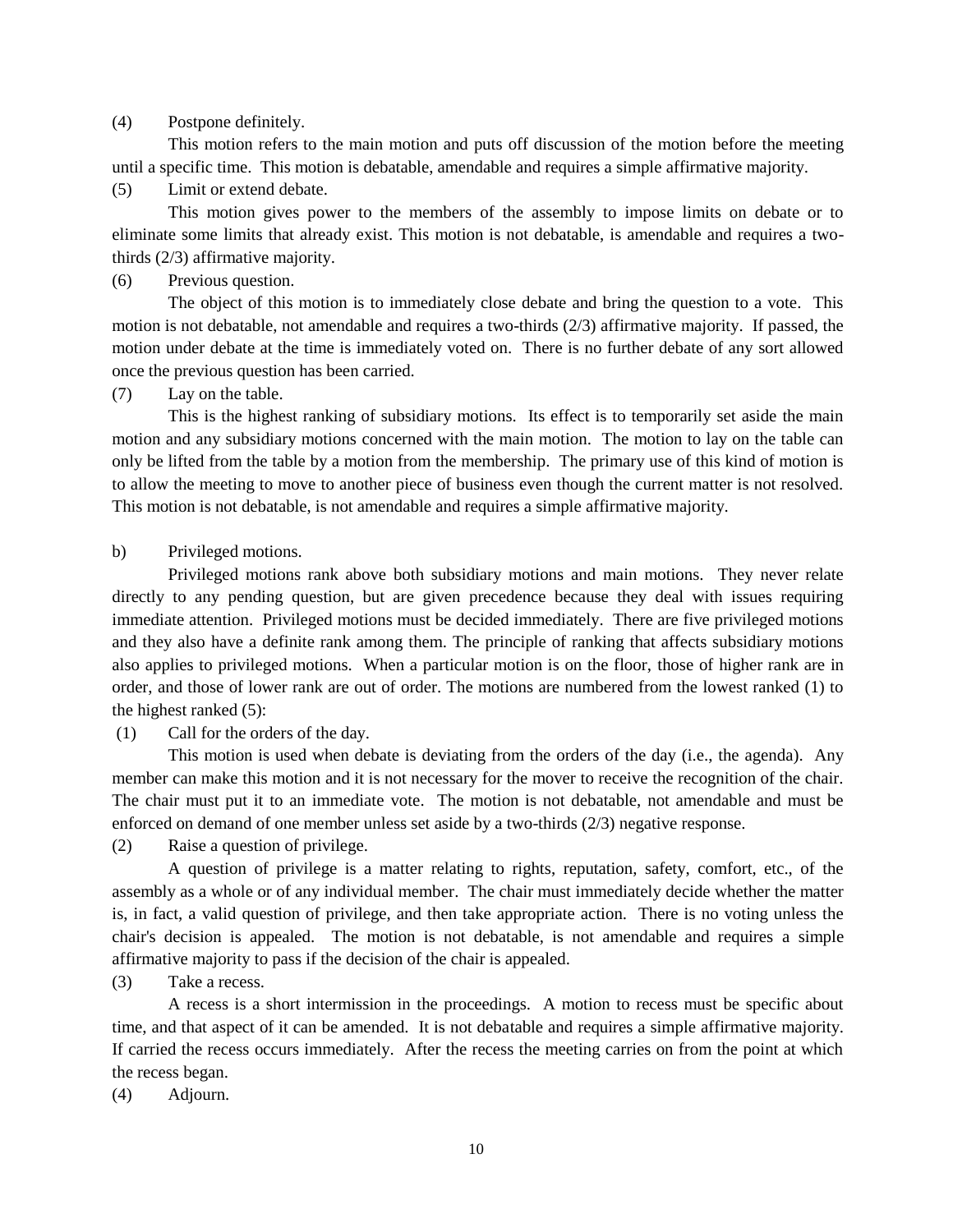The motion to adjourn is used to close the meeting or continue it at another time, place or date. The meeting is not actually over until the chair declares that: "The meeting stands adjourned". The motion is not debatable, is not amendable and requires a simple affirmative majority. The chair can also close the meeting at the end of new business if none of the members raise an objection.

(5) Fix the time to which to adjourn.

When the time allocated for a meeting is insufficient to deal with all the business on the agenda during that time, it is sometimes necessary to complete some items from that agenda before the next regular meeting of the organization. In this case a motion to fix the time to which to adjourn the current meeting is employed. It specifies the time and place when the adjourned meeting will reconvene. Such a meeting must take place before the next regular meeting. This motion is debatable, amendable and requires a simple affirmative majority.

c) Incidental motions.

This class of motion deals mostly with procedural matters. The motions are not ranked in any particular way; they are dealt with as they arise. The three most frequently used are motions to:

(1) Point of order.

When the rules of debate and procedure have been violated, it is the duty of the chair to enforce the proper rule. The chair or any individual member may interrupt the speaker to raise a point of order. A point of order must be raised as soon as the breach occurs. The chair must rule on the point before debate can continue. A point of order is not debatable or amendable. Before the chair decides if a rule has been broken it must offer a full explanation and can submit the question to the assembly. In that case a simple affirmative majority is required.

(2) Appeal the decision of the chair.

The ruling of the chair can be appealed. The purpose of an appeal is to reverse the decision of the chair. It takes two people to initiate an appeal: one to make a motion, another to second it. To be valid an appeal of the chair's decision must be made immediately after the ruling. The motion is debatable on its merits only. It is not amendable and requires a simple negative majority to reverse the decision of the chair.

(3) Suspend the rules.

A motion to suspend the rules is used when an assembly wishes to do something that is against its regular rules of procedure, but not in conflict with the basic constitution or bylaws of the organization. The reason for having to suspend the rules is usually to allow a speaker to be heard at a particular time or to deal with a piece of business out of order. The motion is not debatable nor is it amendable. If the motion is to suspend the Rules of Order, a two-thirds (2/3) affirmative majority is required. If the motion is to suspend ordinary standing rules, a simple affirmative majority is required.

For information on how to deal with the many other incidental motions, reference should be made to Robert's Rules of Order.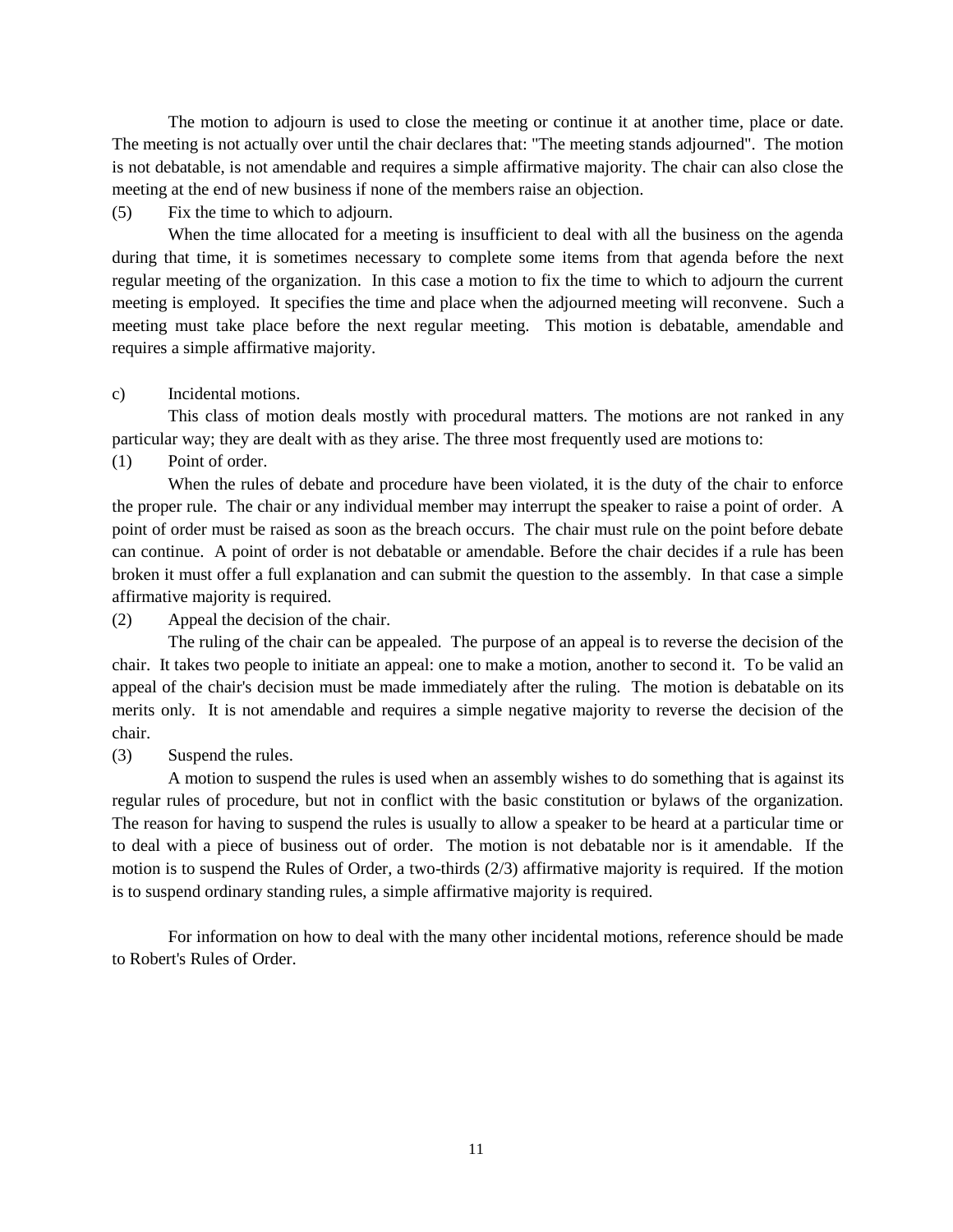# <span id="page-11-0"></span>**Annex B: Executive Board (Officer) and Executive Council Member Elections**

# **1. Schedule for Nominations**

In terms of the time required prior to the next General Assembly:

- a. 10 months: Notice of all elected offices falling vacant is distributed by the Executive Director to all Members of the Federation, with specific dates for the following steps.
- b. 7 months: Executive Director repeats notice (in 1.a) to all Federation Members.
- c. 6 months: Last date for nominations to be submitted to the Executive Director, with full supporting documentation.
- d. 5 months: The Chair of the Nominations Committee circulates nominations to members of the Nominations Committee to decide on any recommendations.
- e. 4 months: The Report of the Nominations Committee with any recommendations is sent to the Executive Council for its review, including a list of positions open for election and the candidates that have been nominated successfully.
- f. 4 months: The Report of the Nominations Committee with any recommendations and the candidate's data is distributed by the Executive Director to all Members of the Federation.

# **2. Nomination for Elections: Procedure and Criteria**

- a. Nominations for elections are called in accordance with Clause 1 to ensure the composition of the Executive Council in accordance with Art 6A. of the Constitution and Art. 2.2 of the Rules of Procedure.
- b. National Members are eligible to nominate candidates for election to the Executive Board and Executive Council. These candidates must be duly authorized representatives of the National Member. Candidates shall be engineers and should be members of the nominating institutions. A letter from the Chief Executive or President of the National Member must be provided stating that the candidate is duly authorized and approved to nominate for the position.
- c. International members are eligible to nominate candidates for election to the Executive Council to fill the positions as provided in Art. 6A of the Constitution. Candidates shall be engineers and should be members of the nominating institutions and must be duly authorized representatives of the International Member. A letter from the Chief Executive or President of the International Member must be provided stating that the candidate is duly authorized and approved to nominate for the position.
- d. Nominations for national member representative positions are required to have the support of at least two other National Members, and the agreement of the person nominated. The Secretariat is to provide information on the global regions' distribution of national representatives' positions, and an up-to-date list of members for each region.
- e. Nominations for international member representative positions are required to have the support of at least two other National or International Members and the agreement of the person nominated.
- f. The National and International Members nominating and/or supporting a nomination are required to be in good standing (ref: Const., Article 8, Sec. D).
- g. The nominations shall include the consent of the member representative to be nominated, the qualifications and experience of the candidates, including particularly their service to their Member organization, to international engineering organizations, and to WFEO.
- h. Any person nominated for President-elect or Executive Vice President shall have served at least one term as a Member of the Executive Council, and held leadership position in its national organization.
- i. A person may be nominated for either President-elect / Executive Vice-president or National or International Member representative. Once elected to a position, and while in that position, a person will not be considered for any subsequent position.
- j. Candidates that are Chairs of Committees must resign from their position to ensure that all positions at the Executive Council are filled and approved at the same General Assembly.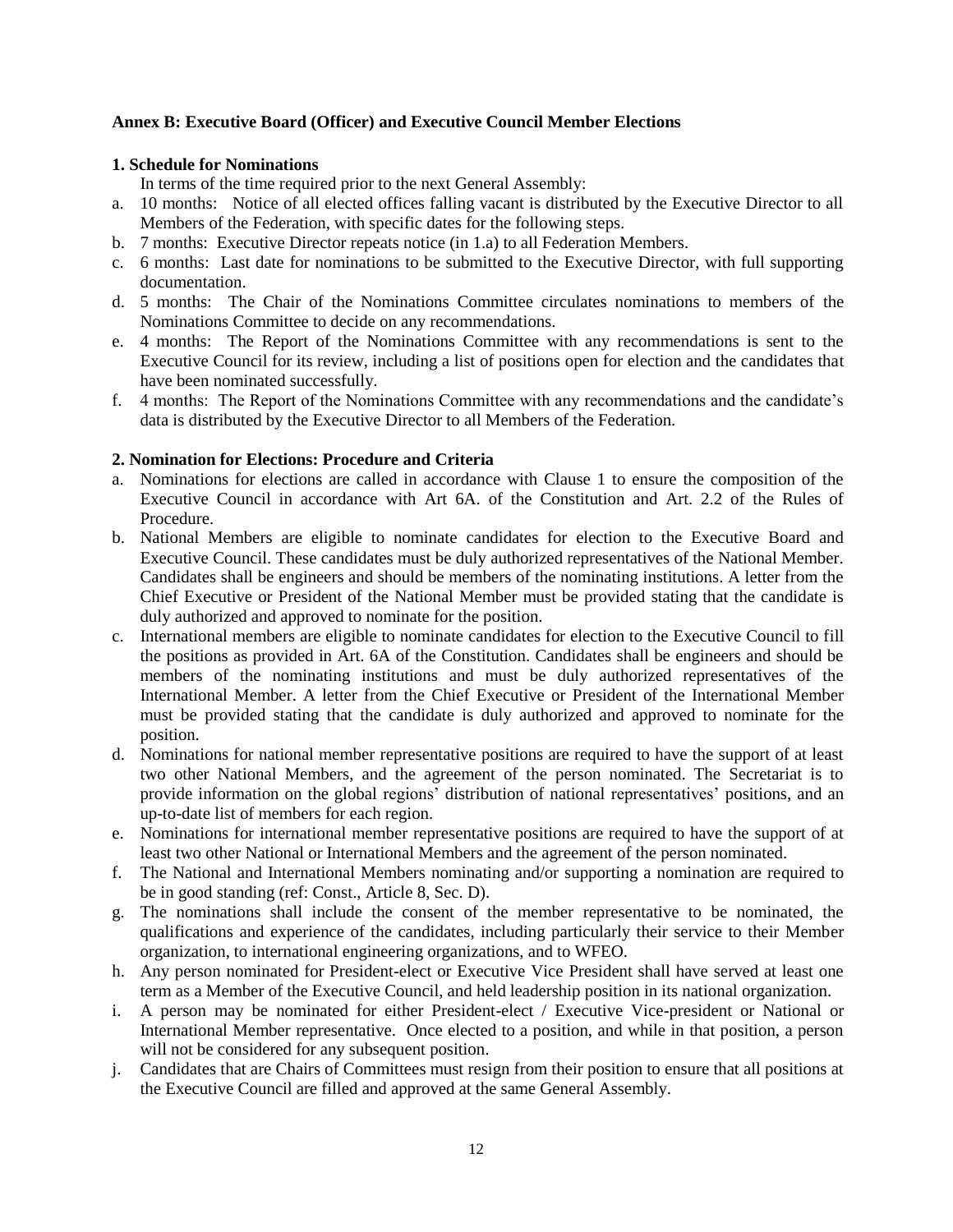- k. The listed International Members in Art. 6A of the Constitution with permanent seats on the Executive council, shall appoint their own representative on the Executive Council. Representatives shall be engineers and should be members of the nominating institutions. The representative must be duly authorized by the International member. A letter confirming the name of the representative supported by the consent of the member representative to be nominated, the qualifications and experience of the representatives, including particularly their service to their Member organization, to international engineering organizations, and to WFEO, must be provided prior to each General Assembly in accordance with Clause 1(c).
- l. A person may be nominated for more than one category of open position. However, a person may be elected to only one position on the Executive Council. Once elected to a position, and while in that position, a person will not be considered for any subsequent position.
- m. Nominations should contain a photograph and a one-page personal message. Special areas of expertise, including languages, should also be noted in the nomination.
- n. A maximum of two terms may be served at the Executive Board or Executive Council and one term as President.

# **3. Approval of Nominated candidates**

The Nominations Committee is to oversee the election process and shall:

- a. Review all nominations and confirm that all candidates are eligible for election and have submitted the appropriate documentation by the due date,
- b. Report to the Executive Board, Executive Council and the General Assembly on their oversight of the election nomination process and that the candidates that have been nominated have completed the necessary requirements for a valid nomination in accordance with Clause 1(e) and 1(f) and Clause 2(a) to  $(i)$ ,
- c. Advise that an election is necessary because multiple candidates have been nominated for a position,
- d. Ensure transparency and adherence to the Rules of Procedure in the process of nominating candidates and their election,
- e. Exercise due diligence in reviewing every candidates' documentation, confirming their accuracy and completeness and ensuring proper elections,
- **f.** Raise queries with the President and/or the Executive Board on issues of due process, if needed.

# **4. Eligibility to vote in elections**

- a. The Federation Members nominating and/or supporting a nomination are required to be in good standing (ref: Const., Article 8, Sec. D).
- b. Federation Members are eligible to vote in the election if they are in good standing (ref. Constitution Art. 8, Sect. D) by close of business of the first day of the meetings prior to the start of the General Assembly of the year of election. The exact date and time will be announced by the Nominations Committee as part of the report on the approved candidates for the election.
- c. The Nominations Committee must prepare a preliminary list of Federation Members eligible to vote in the election, four weeks prior to the commencement of the General Assembly and advise all Federation Members accordingly.

# **5. Number of votes**

a. Each eligible member has 1 vote in an election.

# **6. Proxy Votes**

a. Proxies may be used for voting during meetings of the General Assembly. The Federation Member (not attending the General Assembly) giving its proxy and the other Federation Member (attending the General Assembly) exercising the proxy must be Federation Members in good standing standing (ref.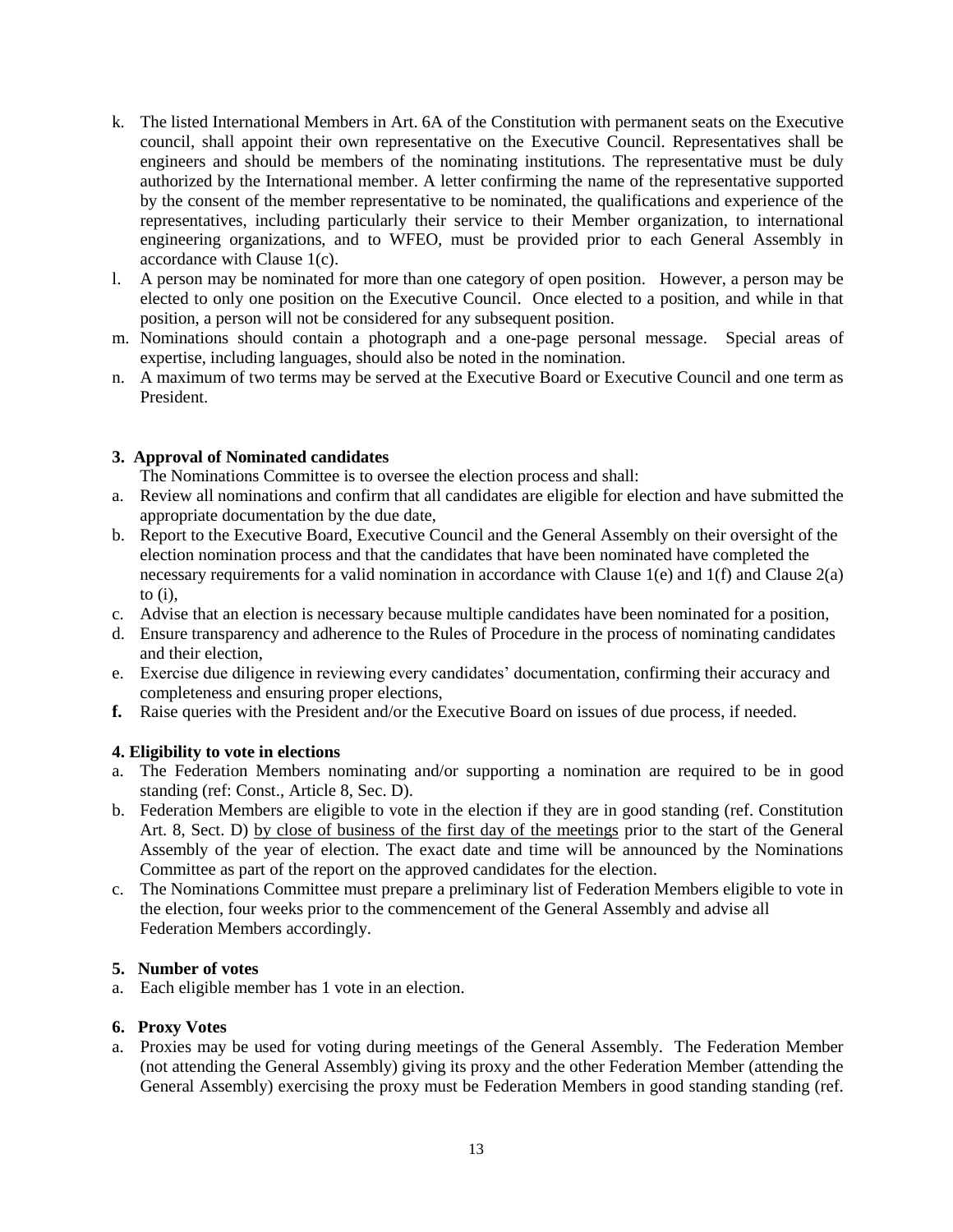Constitution Article 8, Sect. D) four weeks before the start of the General Assembly when the vote is to be held.

- b. No Federation Member may exercise proxies on behalf of more than two other Federation Members.
- c. Proxies must be provided to the Chair of the Nominations Committee on the prescribed form before the start of the General Assembly when the vote is to be held as will be advised in accordance with Clause 4b.

# **7. Voting**

The Nominations Committee will provide members with a report on the positions for which an election is required prior to the General Assembly according to Clause 1 (e).

There will be a separate ballot for each position for which an election is required. These are usually:

- (i) President Elect
- (ii) Executive Vice President
- (iii) National Member representatives at the Executive Council

Ballot papers shall be distributed and the voting members list shall be signed at a separate desk as confirmation that the representative is duly authorized by the National or International member organization to vote in the election.

7.1 Voting Process for President Elect and Executive Vice President

The Single Transferable Voting process for the positions of President Elect and Executive Vice President will be as follows:

- a. Each elector is provided with a paper ballot with a box before each name for the position for which the election is being held.
- b. The candidates are listed in alphabetical order of the National Member followed by the name of the candidate. Names on the ballot papers are nominations that are approved by the Nominations Committee, even in case of late withdrawals. The Single Transferable Voting process with ranking of the candidates on the ballot paper will apply, with withdrawn candidates being ignored in the counting process.
- c. Electors must rank the Candidates in preferred order.
- d. Start with 1 and continue numbering.
- e. There is no requirement to rank all candidates.
- f. Stop when the elector has no further preferences but accepts that a vote loses influence when the elector stops expressing a preference.
- g. A vote is invalid if the same rank is applied to two or more candidates in the ballot paper.

7.2 Voting process for National Member and International Member Representative The voting process for these positions will be as follows:

- a. For national member representatives, the name is followed by the candidate's country and global region.
- b. If there are M vacancies, all electors will need to vote for M vacancies on the ballot paper.
- c. Ballot papers with less than M votes will be invalid.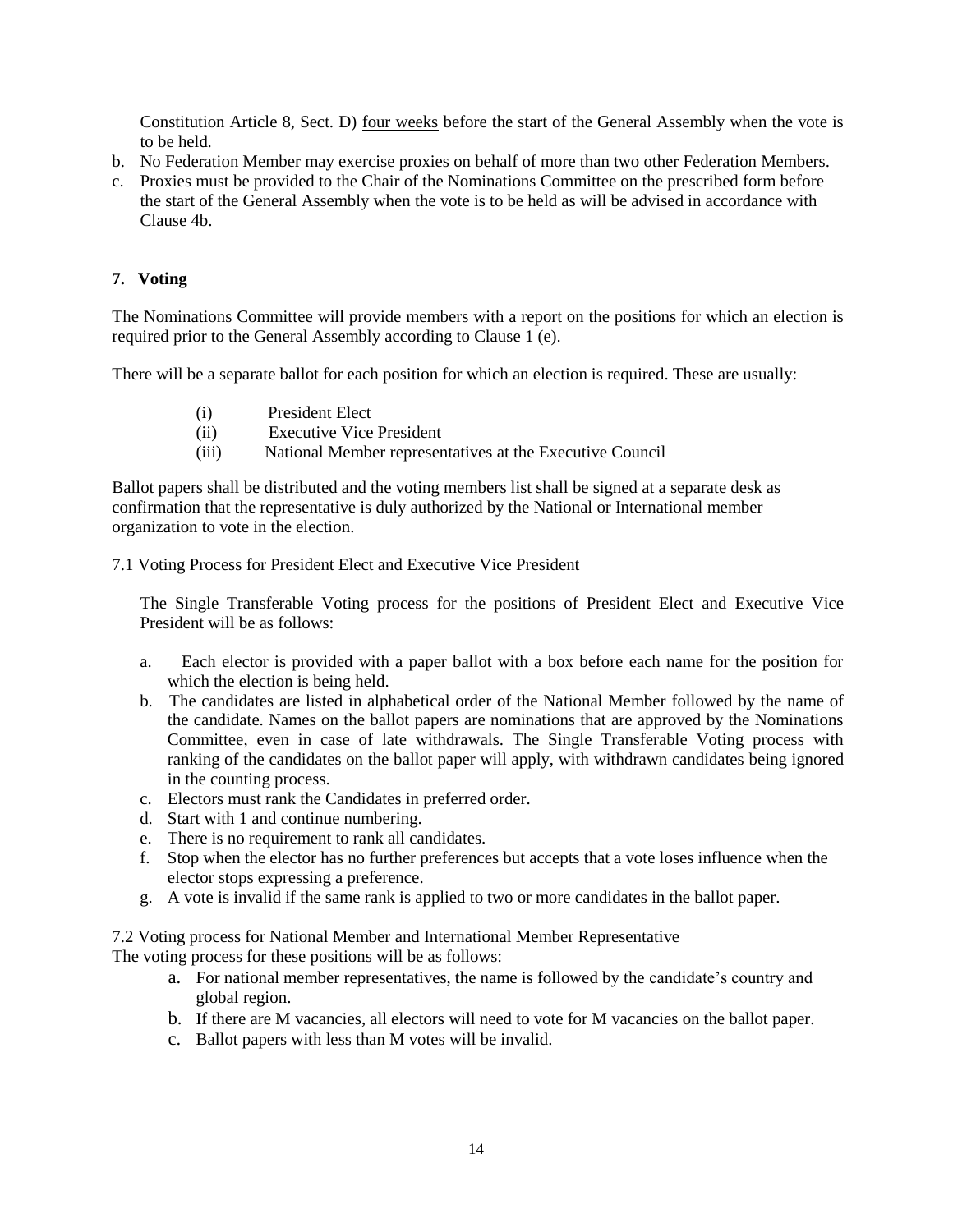# **8. Electoral Commission**

- a. An Electoral Commission of 4 members shall be set up by the Nominations Committee, to supervise the election process.
- b. The Electoral Commission shall be chaired by the Chair of the Nominations Committee, or, if unavailable, by a member of the Nominations Committee.
- c. One member of the Electoral Commission shall not be a voting participant to the General Assembly.
- d. No member of the Electoral Commission can be a candidate at an election at the same time.
- e. No member of the Electoral Commission can be a member of the Executive Board.
- f. The General Assembly shall approve the composition of the Electoral Commission at the beginning of its meeting.

# **9. The vote count**

After all Federation Members have cast their votes, the Chair of the Nominations Committee must:

- (i) Confirm, from the voting papers, that each ballot is from a Federation Member that is eligible to vote:
	- a. Discard any votes that is not from a Federation Member;
	- b. Accept and secure the voting papers;
	- c. Determine whether or not each vote has been cast in a valid manner in accordance with the Rules of Procedures Clauses 7 (a) to (g);

(ii) For election to a single position (e.g. President Elect, Executive Vice President):

- a. A manual counting process will be used;
- b. The Single Transferable Voting System will be used to determine the outcome of the election.

(iii) For election to multiple positions (i.e. National and International Member Representatives of the Executive Council):

- a. A manual counting process will be used.
- b. The total number of valid votes in favor of each candidate is counted.
- c. For each global region's vacant seat of National Member Representative, candidates with the highest vote count will be declared elected.
- d. For the remaining vacant positions, candidates with the highest vote count will be declared elected.
- e. Where there are more than six vacancies for the position of National Member Representative, the candidates with the six highest number of votes will be elected for a four-year term, the rest will be elected for a two-year term to ensure continuity of experience in the Executive Council in accordance with Article 6D of the Constitution.
- f. For continental representation of an international Member in Asia, Africa, Europe or the Americas, nominations for a two-year term of a duly authorised representative must be provided in accordance with Clauses 1 and 2 for approval by the General Assembly.Where there is more than one nomination, an election will be held for that specific continental position for a four-year term.
- g. For the two elected positions of International members, an election will be held for each of the positions, for a four-year term.
- h. No election will be required for the permanent representative positions by the Federation of Arab Engineers and the institution representing engineering institutions from the Commonwealth. However, nominations for a two-year term of a duly authorised representative must be provided in accordance with Clauses 1 and 2 for approval by the General Assembly.
- (iv) Casting Vote in event of a tie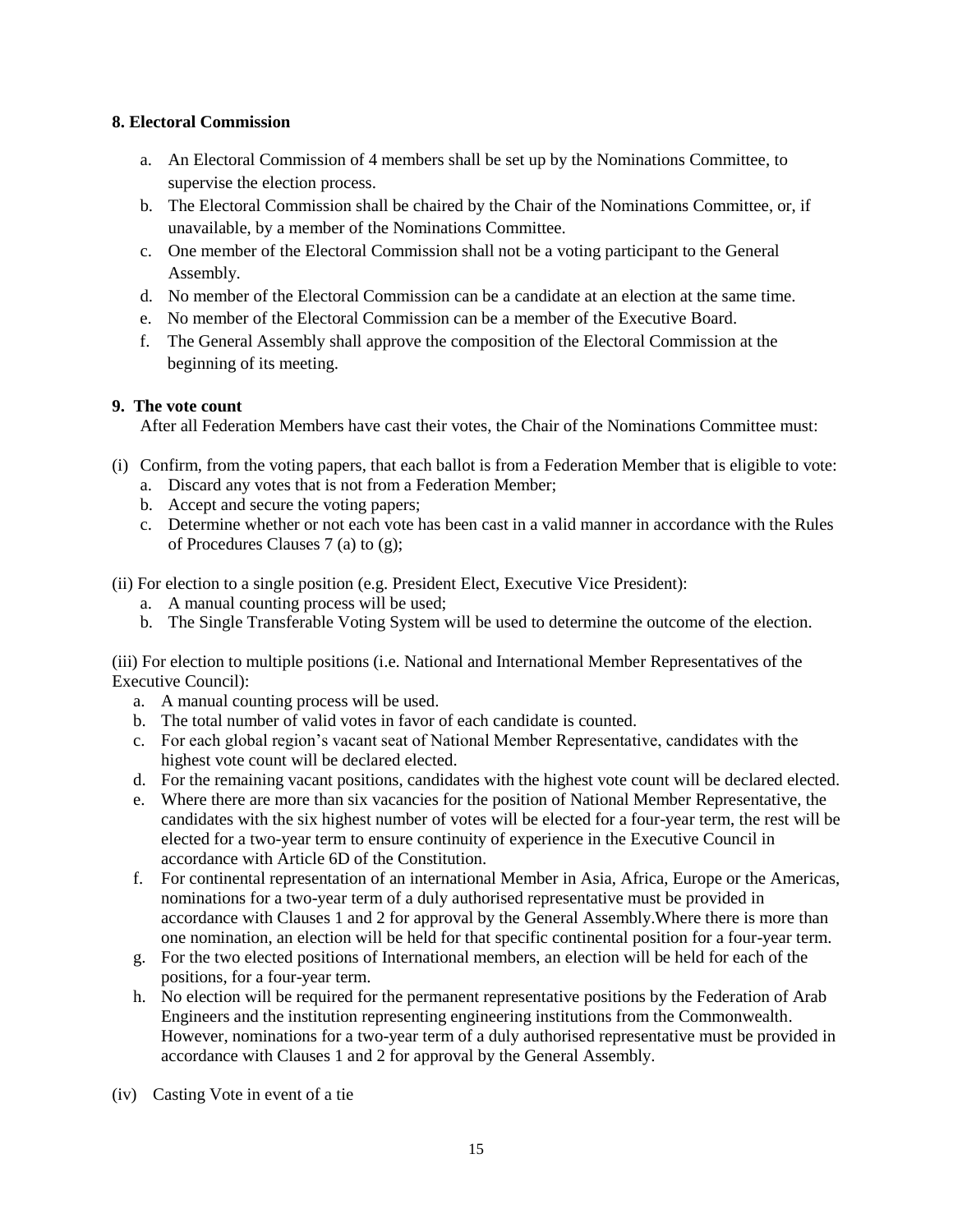The President will provide his/her ranking for all positions open for election on a confidential basis to the Chair of the Nominations Committee in advance. This ranking will be used in the event of a tied vote for any of the positions.

# **10. Invalid vote**

a. A vote is invalid if the voting paper is not one issued by WFEO for the election; or

b. In casting the vote, the member did not comply with the directions provided in accordance with Clause°7.

c. Invalid ballots are to be checked and signed by all the members of the Electoral Commission.

# **11. Declaration of Results**

a. The Chair of the Electoral Commission shall prepare a report on the results of the election and present the same to the General Assembly, with full election results and calculation details, and signature of all the members of the Electoral Commission

b. The Chair must receive reports of all potential incidents, mistakes, frauds or anything affecting the election process before the election and during the election. These irregularities need to be reported to the Executive Board as soon as practicable.

c. For good governance, during the election process, the Electoral Commission must act collectively in their decision making and must act independently of the Executive Board,

d. At the end of the election process, the Chair, supported by the Electoral Commission members, formally validates all elections results. If it is not possible to validate one or more election results, the specific election shall be declared invalid and the process shall be repeated.

e. The approval of the election results will be recorded in the minutes of the General Assembly.

f. The ballot paper will be destroyed within 24 hours after the close of the General Assembly.

Note: a description of the Single Transferable Voting system can be found at:

[https://en.wikipedia.org/wiki/Single\\_transferable\\_vote](https://en.wikipedia.org/wiki/Single_transferable_vote)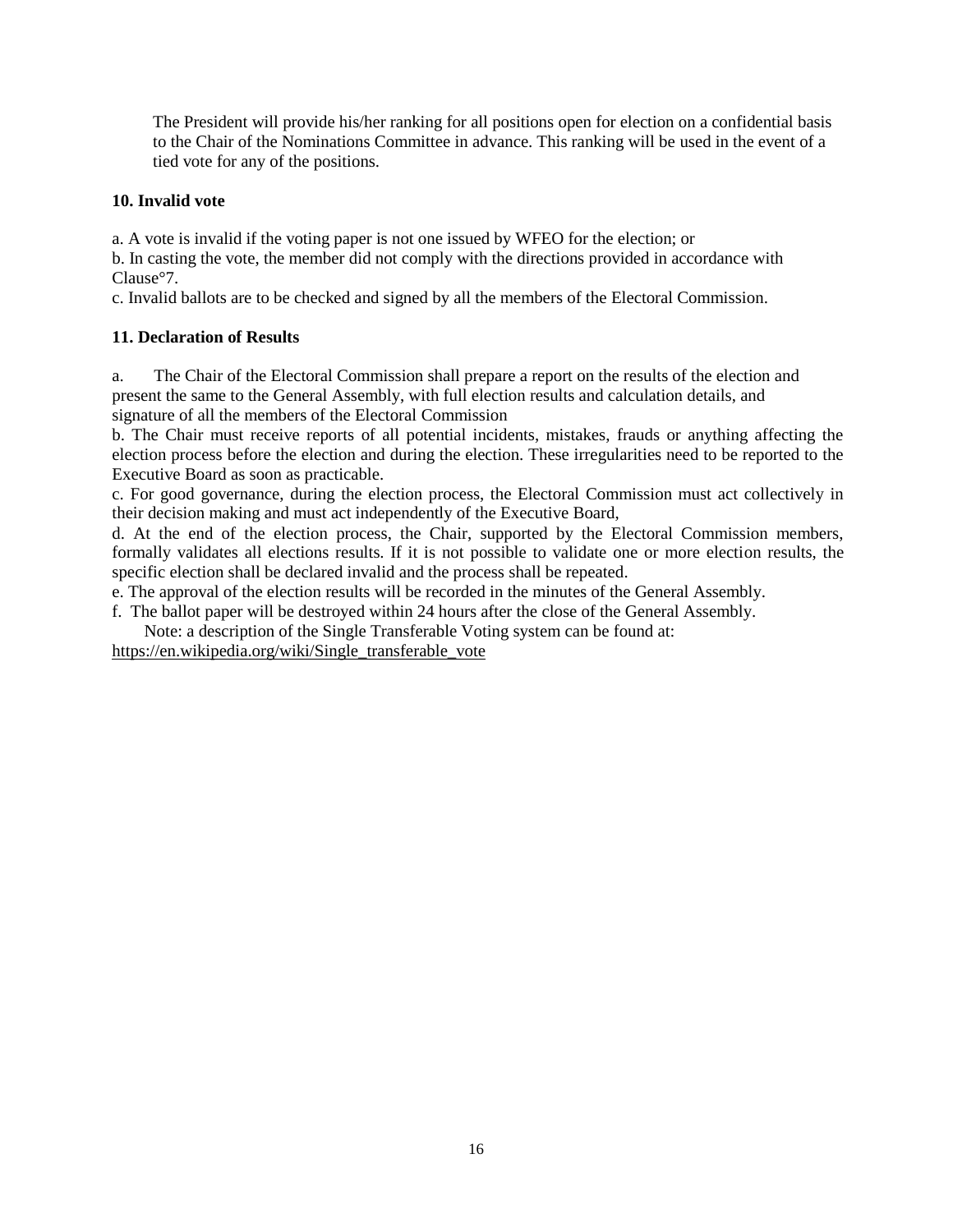<span id="page-16-0"></span>**Annex C Board Committees, Standing Technical Committees and Policy Implementation Committees**

# **1. Board Committees**

# **1.1 Status and Authority**

Each Board Committee that is listed in **Clause 3 of the Rules of Procedure** is responsible to the WFEO Executive Board and the Executive Council. This Annex provides further clarification on the membership, organization, operation and reporting requirements, functions and roles and responsibilities of these committees.

# **1.2 Membership and Organization**

The membership and organization of each Board Committee is as follows:

- a. The Committee shall consist of up to six (6) members, except for the STCs and PICs Chairs' Committee: a Chair, a Secretary and up to 4 additional members. The STCs and PICs Chairs' Committee shall consist of; a Chair, a Secretary and remaining Chairs of STCs and PICS as members. This membership shall be based on a balanced geographical representation as well as appropriate expertise and experience.
- b. The Committee members shall be appointed by the Committee Chair. In case of STCs and PICs Chairs' Committee, all Chairs of individual STCs and PICs shall be automatically appointed as members. The Chair and members of the Committee shall be appointed after obtaining the endorsement of their respective Member Organization. Committee members shall report to the Committee Chair.
- c. The Chair's and members' appointments shall be approved by the Executive Board.
- d. Committee members shall normally serve a 4-year term. Members may be re-appointed for an additional 4-year term. The Executive Board may request the Chair and/or committee member(s) to resign if they are unable to fulfil their duties during the term.
- e. The Chair may appoint a Vice-Chair, from the Committee membership, to serve in the absence of the Chair to conduct meetings either in person or electronically. The Chair shall plan and organize meetings and agendas through the Executive Director.
- f. The Chair is a non-voting member of the Executive Council per the Constitution Art. 6.A, if not already elected as a member of the Executive Council.

# **1.3 Operation**

- a. Each Committee shall meet in person at least annually, normally when the Executive Council meets. It shall meet electronically at other times of year as needed.
- b. The Committee shall not pay travel expenses to the annual face-to-face meetings or honorariums for participation in its work.
- c. The Chair of the Committee may be asked to attend meetings of the WFEO Executive Board and Executive Council to provide updated information on planning actions and activities. The Chair can delegate to another member of the Committee to represent him/her at meetings of the WFEO Executive Board and Executive Council.
- d. The Committee shall provide a written report annually to the Executive Board and Executive Council at the annual Executive Council meeting.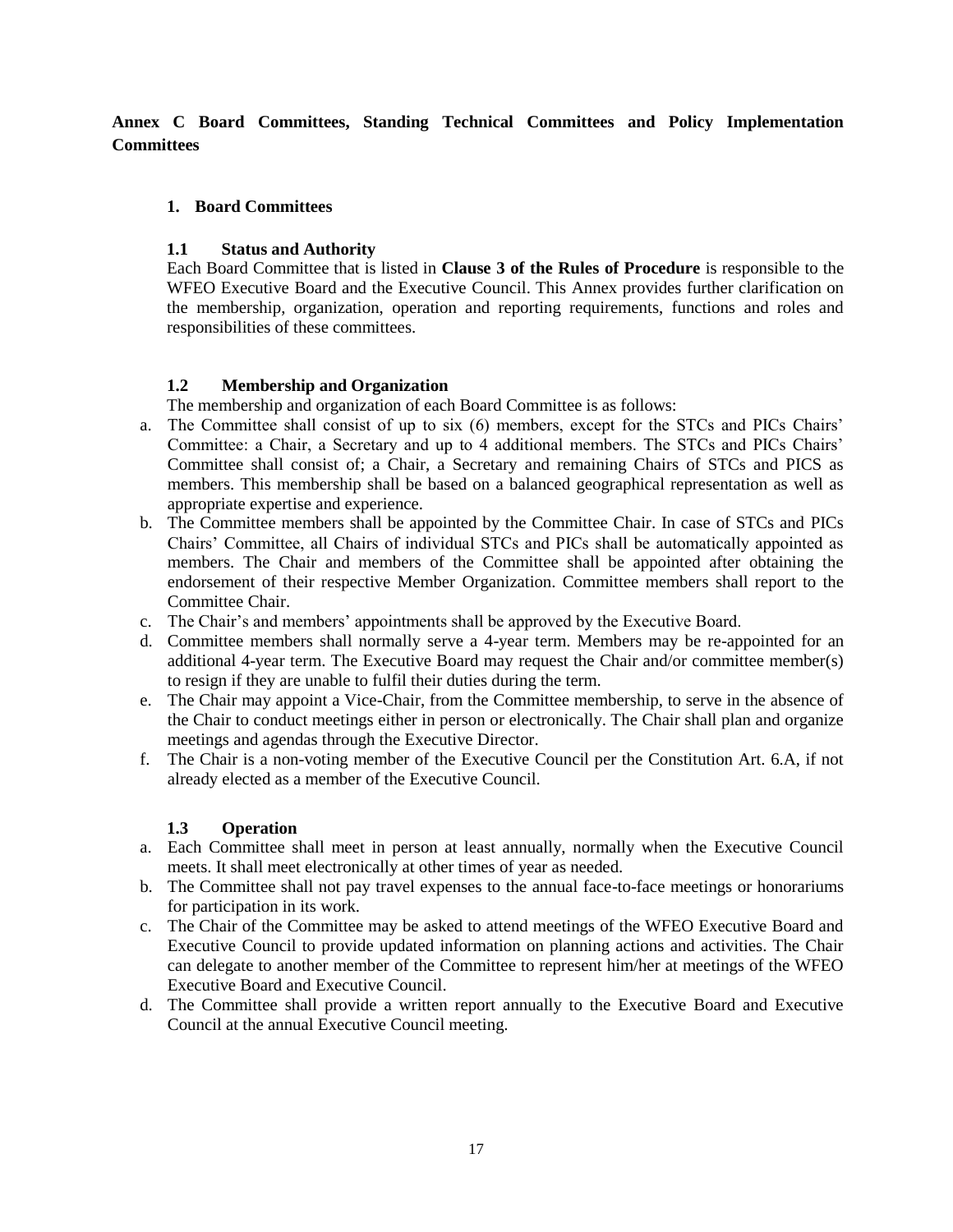#### **1.4 Roles and Responsibilities of Board Committees**

#### **1.4.1. Finance Committee**

The Finance Committee shall comprise the Federation Treasurer (Chair), President, Presidentelect and three Members of the Executive Council appointed by the President. The Executive Director shall be a non-voting member. The Internal Auditor is entitled to attend all Finance Committee meetings as an Observer.

The responsibilities of the Finance Committee include:

- a. Plan for the Federation's future financial needs,
- b. Encourage and be informed on efforts to promote income generating activities for the Federation,
- c. Oversee the preparation of the biennial budget of the Federation,
- d. Review and oversee improvements to the Federation's revenues and expenditures, balance sheet, investments and other matters related to its continued solvency, and
- e. Oversee the maintenance of an appropriate investment strategy.

#### **1.4.2**. **Awards Committee (AC)**

The responsibilities of the Awards Committee shall include:

- a. Oversight of proactive and vigorous promotion of the WFEO Award nominations,
- b. Review nominations received, ensure the privacy of all nominees is maintained, and recommend awardees through the Executive Board to the Executive Council, including appropriate citations;
- c. Ensure that members of the committee formally declare any relationship with an award nominee and excuse themselves from the judging process for that award and
- d. Consider proposals for new awards by the Federation, make appropriate recommendations through the Executive Board to the Executive Council, including criteria, arrangements for presentations, and associated publicity.

# **1.4.3. Nominations Committee (NC)**

The Nominations Committee (NC) shall be responsible for the nomination and (assisted by the Electoral Commission) for the election process to ensure good governance, transparency and compliance with French Law.

The functions of the Nominations Committee are:

a. Responsibility for the nomination and election procedures as provided in Annex B of the Rules of Procedure and as required under French Law,

b. Review of the nominations and confirm that all candidates have submitted the appropriate documentation by the due date,

c. Report to the Executive Board, the Executive Council and the General Assembly on their oversight of the election nomination process,

d. Ensure transparency and adherence to the Rules of Procedure in the process of nominating candidates and their election,

e. Exercise due diligence in reviewing every candidates' documentation and confirming their accuracy and completeness,

f. Raise queries with the President and/or the Executive Board on issues of due process if these are not addressed satisfactorily within the committee meeting.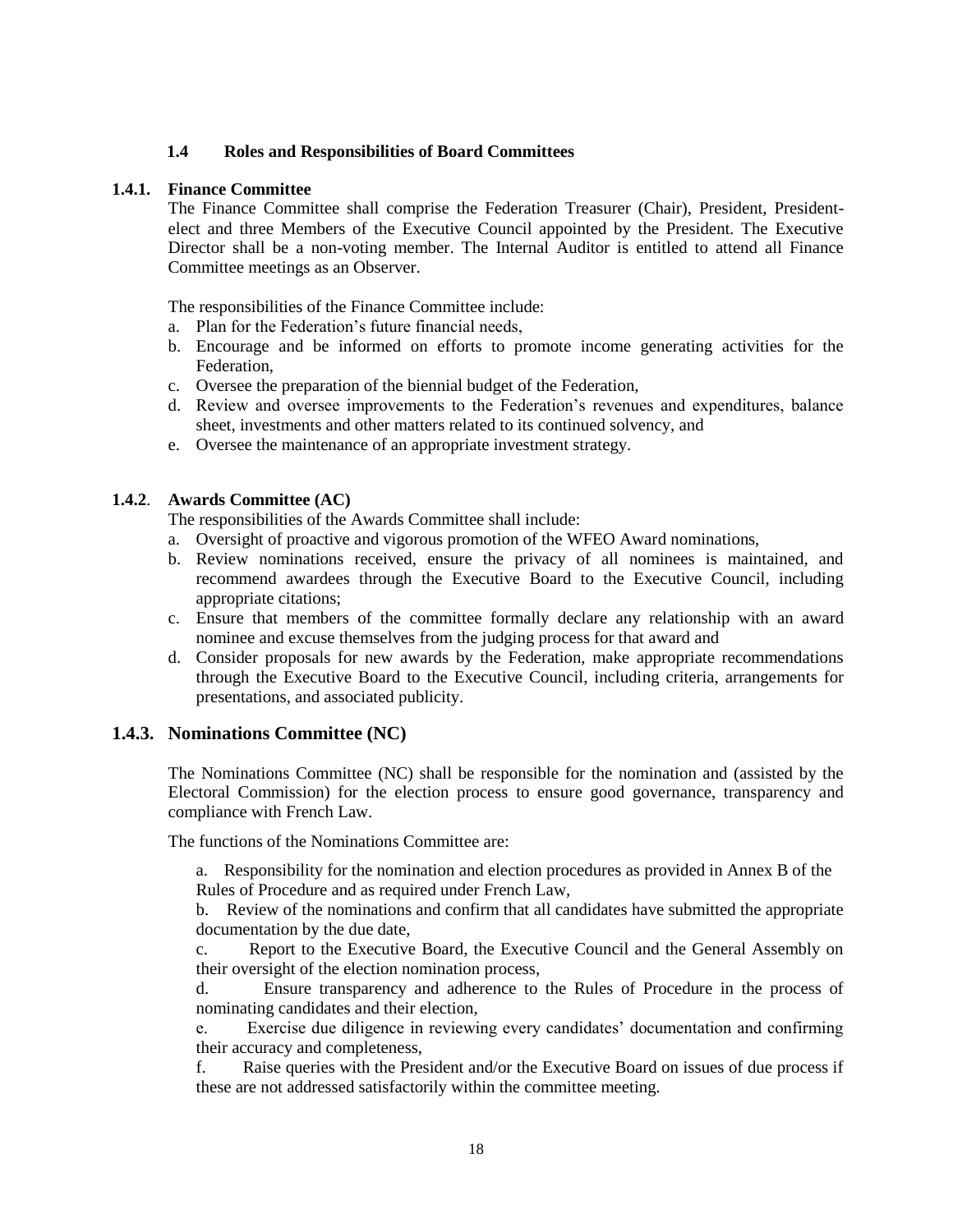The Nominations Committee has the following roles and responsibilities:

a. Responsibility (through the report) for informing the Federation members of the qualified candidates to vacant positions,

b. Responsibility to inform the Federation members of the list of qualified voters and accepted proxies at the General Assembly,

c. Right to access the resources of the Federation Secretariat, to execute the mission of the election process

#### **1.4.4. Governance Committee (GC)**

The Governance Committee (GC) shall review and maintain the Federation Constitution and Rules of Procedure to ensure that they remain contemporary and reflect best current practice, and are compliant with French Law.

The Governance Committee shall:

- a. Receive referrals from the Executive Director and the Executive Board considering the Constitution and the Rules of Procedure,
- b. Consider whether referrals comply with constitutional requirements and report to the Executive Board with a proposed course of action and timetable if any changes are contemplated,
- c. Prepare draft changes,
- d. Consult widely before submitting proposals to the Executive Board for a decision by the Executive Council or the General Assembly,
- e. Review the governance documents from time to time to ensure best practice.

# **1.4.5. Membership Committee (MC)**

The Membership Committee (MC) shall receive and review applications for the membership of the Federation from organizations and distinguished individuals in accordance with Annex G and make recommendations to the Executive Board and Executive Council.

The Membership Committee shall:

- a. Receive applications for membership via the Executive Director,
- b. Consider whether applications for membership comply with the requirements of Annex G,
- c. Recommend membership approval to the Executive Board and Executive Council,
- d. Consider issues relating to discontinuation of membership in accordance with the procedures in Annex G,
- e. Consider any other issues relating to applications, renewals or cancellation of membership of the Federation,
- f. Ensure the privacy and confidentiality of all applications,
- g. Committee members shall declare any interests or relationship with any applicant and excuse themselves from deliberations relating to that application.

#### **1.4.6. Strategic Planning Committee (SPC)**

The Strategic Planning Committee shall:

- (i) Review the Strategic Plan
- a. The Strategic Planning Committee shall review the current Strategic Plan and revise if necessary, so that it remains relevant to the objectives of the Federation and in doing so, consult widely and incorporate as many responses as is appropriate,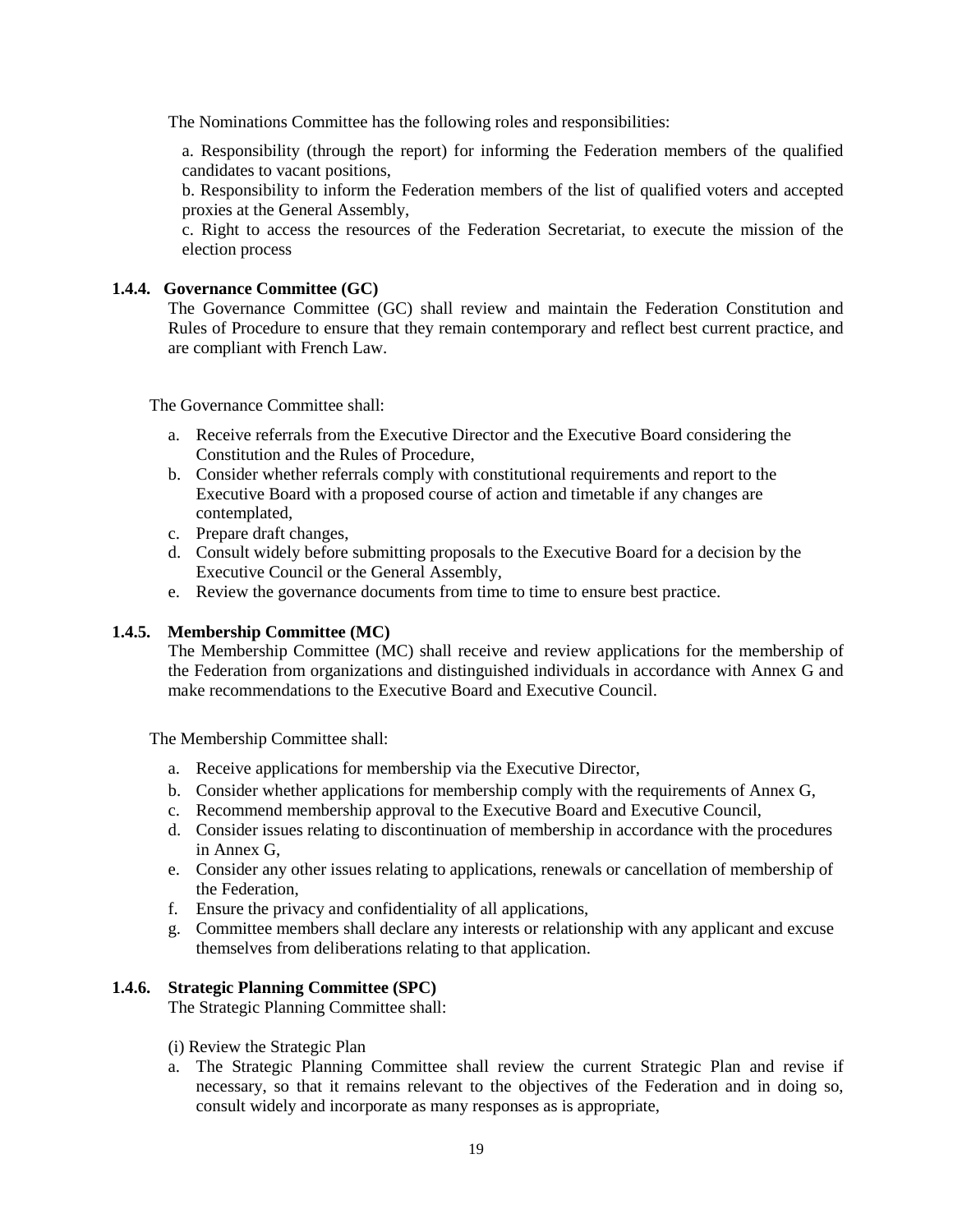b. The revised Strategic Plan must be approved by the Executive Board and the Executive Council with a recommendation for approval by the next General Assembly.

(ii) Monitor Implementation of the Strategic Plan

- a. The Strategic Plan shall be implemented by the Federation Secretariat, Standing Technical Committees, and Policy Implementation Committees, Working Groups and other committees and groups as appropriate and according to their role;
- b. The SPC shall develop measures to monitor progress in implementing the Strategic Plan in consultation with staff, committees and working groups. The SPC shall seek tangible outcomes with a timetable for completion of specific projects and initiatives;
- c. The SPC shall provide a written report at least annually, on progress being made.

# **1.4.7. Support and Review Committee (SRC)**

The Support and Review Committee (SRC) shall review the work, activities, and responsibilities specified in the Constitution and the Rules of Procedure related to Standing Technical Committee (STC) and Policy Implementation Committee (PIC) operations on a regular basis to support the decisions of the Executive Board as it makes recommendations to the Executive Council for action by the General Assembly.

The Committee, with support of the Executive Director and with the aim of meeting the objectives of the Federation and its Strategic Plan, shall provide:

- a. Periodic reports on the progress of activities of all STCs and PICs, including the quality and timeliness of their reports to the Executive Council and the General Assembly, with particular attention to those committees that show less than reasonable progress, including such aspects as their broad Federation membership, an appropriate international leadership structure, adequate administrative and financial support, and planning/scheduling/holding technical subject meetings, and technical subject reports,
- b. Advice on evaluating the proposed new host for an established Committee facing probable transition in hosts, and advice to the new host on coordination with the most recent host for maintaining and enhancing the continuing and new work of the Committee,
- c. Specific advice and support, for those Committees showing less than reasonable progress, on priority efforts needed to improve their progress,
- d. Recommendation, where warranted, for transfer of host-ship of Committee where specific advice and support has not yielded reasonable progress,
- e. Recommendation, where warranted, to cancel a Committee when its activities no longer meet the objectives of the Federation.

# **1.4.8 STC and PIC Chairs Committee**

The STC and PIC Chairs shall convene regularly to discuss collaborative projects between the committees.

- a. The members of the STC and PIC Chairs Committee shall be the Chairs of the STCs and PICs.
- b. The STC and PIC Chairs shall meet in person at the Extended Board meetings each year and at the time of the annual Executive Council/General Assembly, in each calendar year.
- c. The STC and PIC Chairs shall meet electronically at other times.
- d. The Chair of the STCs and PICs Chairs Committee shall be nominated in accordance with Clause 3.1 of the Rules of Procedure. The nomination of the Chair shall be for 2 years. Reelection of the Chair for an additional 2-year term is permitted.
- e. The STC and PIC Chairs Committee shall keep records of its meetings to inform the members of all the STCs and PICs.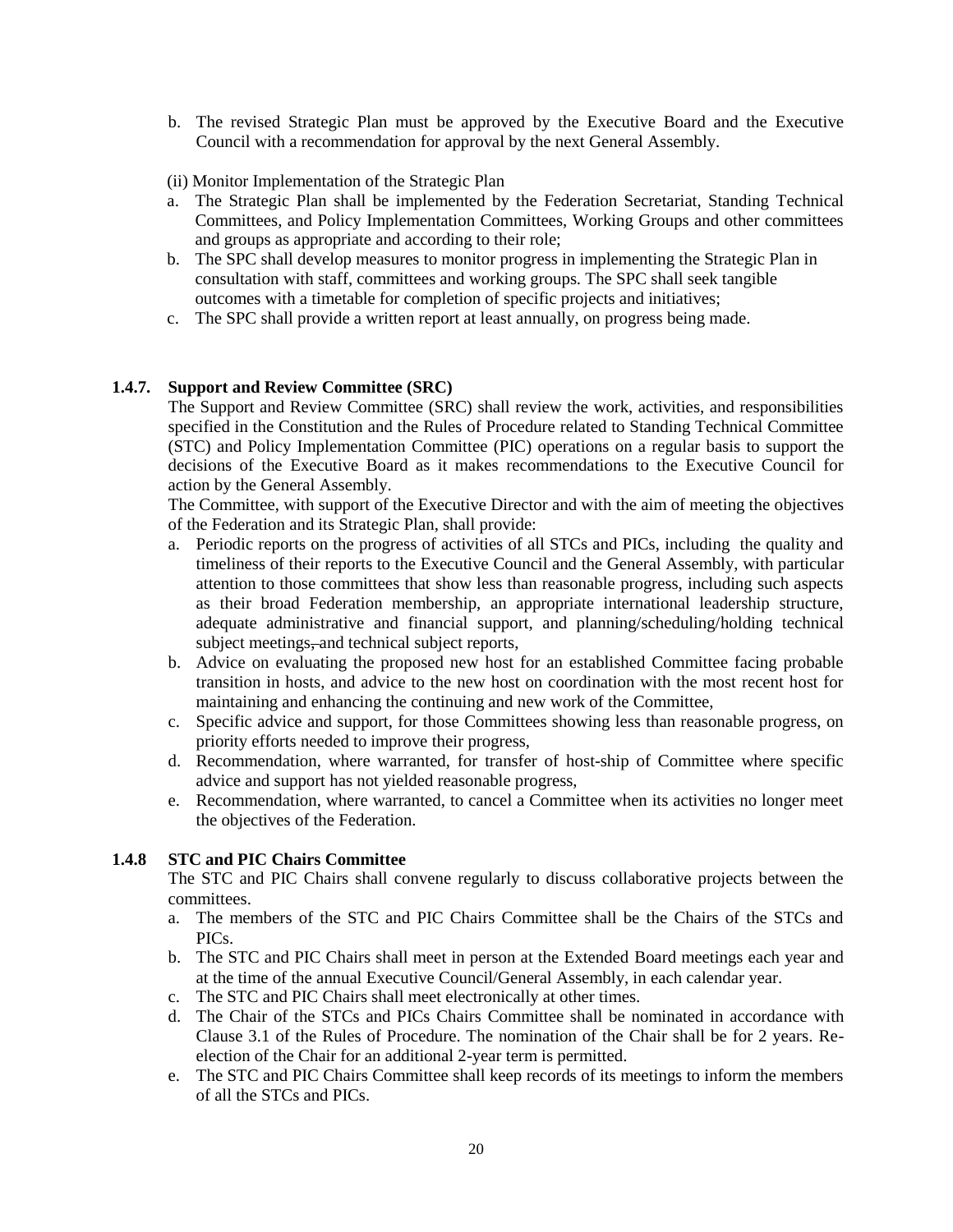f. The Chair of the STC and PIC Chairs Committee shall present a written report on the outcomes achieved by the Committees and plans for future projects to the Executive Board annually.

# **2. Standing Technical Committee and Policy Implementation Committees**

# **2.1 Host Member Responsibilities**

The Host Member shall support the Committee by:

- a. Appointing a suitably qualified Chair who is available to perform their duties and Secretariat of the Committee,
- b. Overseeing the administration of the committee by the Chair and the Secretariat and ensuring availability of adequate funds to cover related expenses, including Committee events and projects, office facilities, preparation of agendas, production of minutes, and communications,
- c. Ensuring adequate travel funds are available for the Chair to attend appropriate Executive Board, Executive Council, and the General Assembly meetings,
- d. Ensuring that the Committee delivers outcomes that are relevant to the Federation and the satisfactory performance of the Committee that aligns with the strategic objectives of the Federation and the Policy Implementation Committee that aligns with the policy objectives of the Federation.
- e. Continuing to support the Committee and Chair as described in a, b, c and d, if it is agreed by the Executive Council that the Committee should continue for a second four-year term,
- f. Identifying and recruiting a National Member to replace the Host Country at the conclusion of its term to maintain the continuation of the Committee's work, if, at the end of two four-year terms it is agreed by the Executive Council that the Committee should be continued with a new host.

# **2.2. Committee Chair Responsibilities**

The Committee Chair shall be responsible for:

- a. Recruiting Committee members from, and endorsed by the respective Federation Member;
- b. Providing the Federation Secretariat with suitable contents and an up-to-date list of committee members to be put on Federation website,
- c. Appointing 4 Vice-Chairs from national members that are different from the host country and who lead particular projects,
- d. Developing and implementing a four-year Strategic Plan for the Committee that supports the objectives by the Federation and that identifies the Committee's specific themes of focus and expected deliverables, with suitable performance measures and targets, and supported by adequate funding from the host and/or other sources,
- e. Providing a written annual progress report on the implementation of the Strategic Plan to the Executive Board, the Executive Council, and the General Assembly,
- f. Holding at least one face to face meeting annually,
- g. Coordinating activities with the Chairs of other Committees (STCs and PICs).
- h. Providing, every two years, information on the outcomes of the Committee's work to the Federation Secretariat for the Federation biennial report,
- i. The Chair of a STC or a PIC can delegate to another officer of the Committee to represent him/her at meetings of the Executive Board and the Executive Council.

# **2.3. Membership**

a. National members must be in good standing for their members to be included in the membership of the Committee,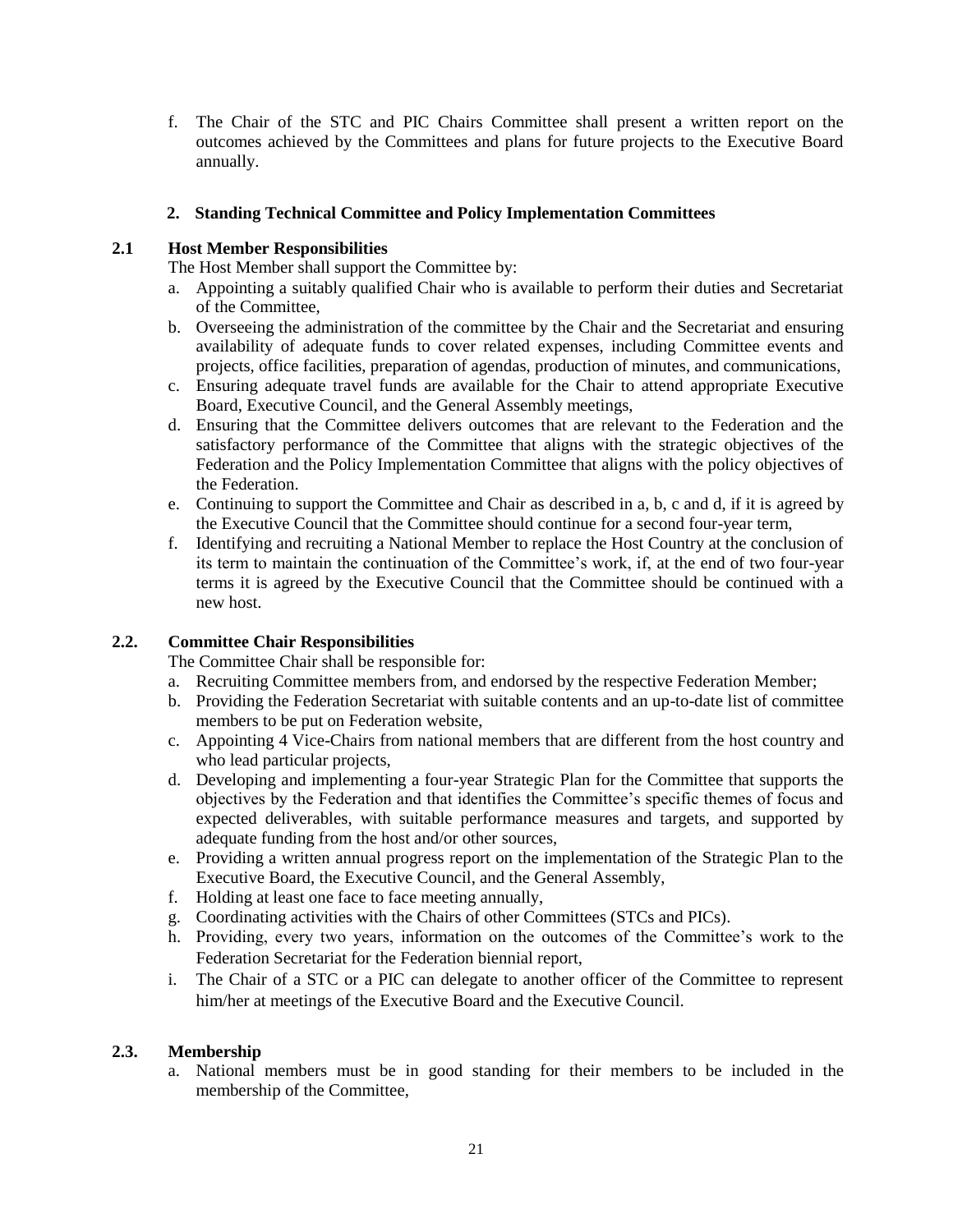- b. Federation Members may nominate members for a Standing Technical Committee and Policy Implementation Committee by communication to the Chair through the Executive Director,
- c. The Committee membership may include a maximum of three non-voting members (at the discretion of the Chair) from the specialist, expert, academic and young engineer constituencies,
- d. Associate members may participate as non-voting members.

# **2.4. Review of STC and PIC Performance**

The Support and Review Committee will provide support to the STC and PIC Chairs and Committees as described in Clause 1.4. 6.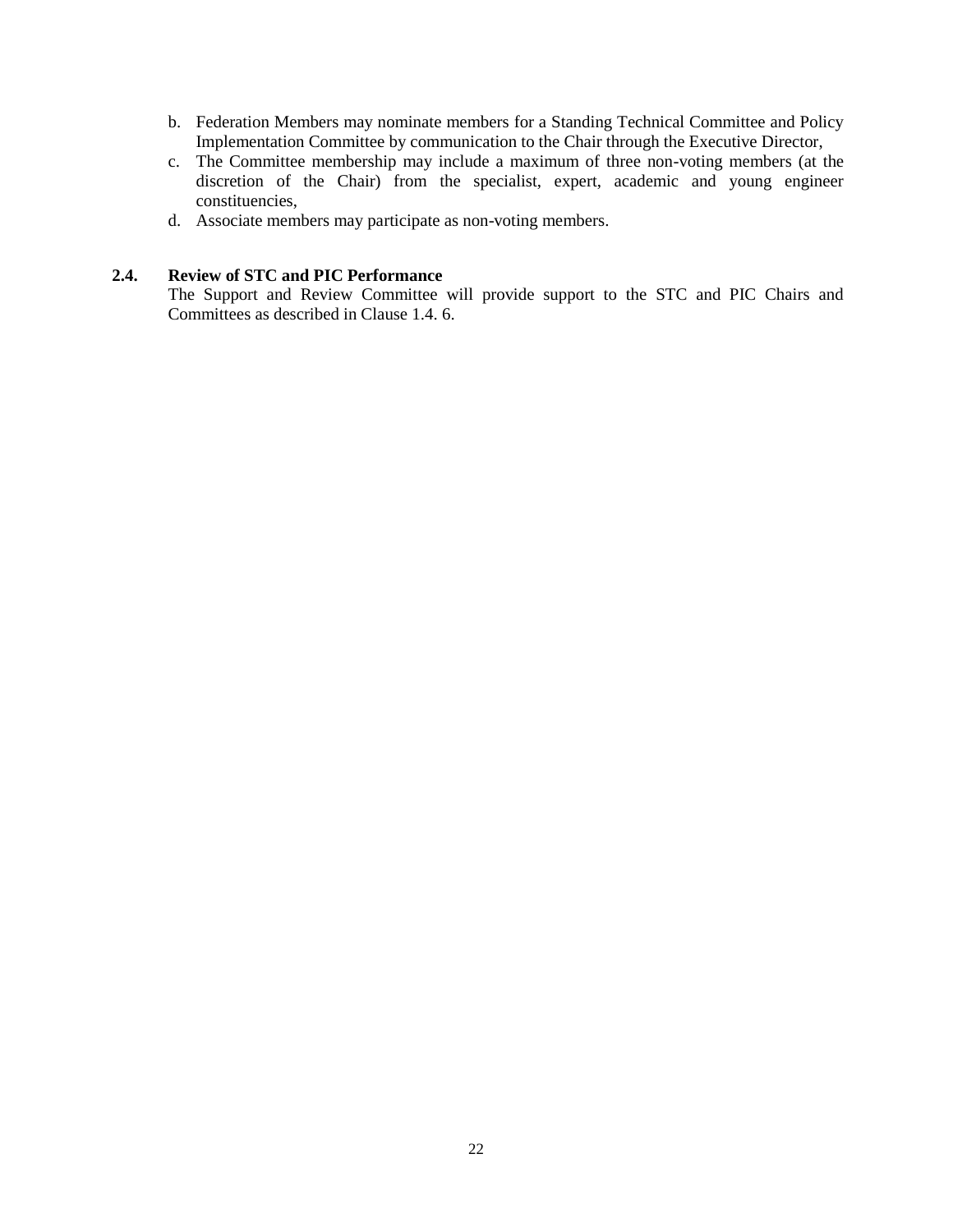#### <span id="page-22-0"></span>**Annex D Hosting General Assembly and Executive Council Meetings**

- 1. A National Member of the Federation may submit a proposal, at least two years in advance to the Executive Director, to host a meeting of the General Assembly or the Executive Council.
- 2. It is necessary that the host's National Government imposes no restriction on the travel of delegates to the meeting. To facilitate entry, the host National Member should arrange appropriate letters of invitation.
- 3. The host National Member should pay the travel and accommodation costs of the Executive Director and staff associate of the Federation during the period of the meetings and the travel and accommodation costs for the Executive Director to visit the venue at an appropriate time prior to the meeting to check the status of preparations and facilities for the meeting. The host National Member shall identify a responsible person six to seven months in advance to work with the Executive Director to facilitate smooth organization of the Federation meetings, to deal with invitation letters, registration, travel, visas, hotels, meeting rooms, special requests and other related matters.
- 4. The preferred timing of the General Assembly meetings of the Federation is:

| Day One   | Meetings of Committees, Task Groups                         |
|-----------|-------------------------------------------------------------|
| Day Two   | Meetings of Committees, Task Groups                         |
| Day Three | Meeting of the Executive Council                            |
| Day Four  | General Assembly (Day One)                                  |
| Day Five  | General Assembly (Day Two) + Executive Council post General |
| Assembly  |                                                             |

No technical events, directly related to the General Assembly or Executive Council meetings, should be scheduled during the days of the General Assembly or the Executive Council meetings and such events should not interfere with the Committees and Task Groups meetings.

|           | The preferred timing for a separate meeting of the Executive Council is: |
|-----------|--------------------------------------------------------------------------|
| Day One   | Meeting of Committees, Task Groups                                       |
| Day Two   | Meeting of Committees, Task Groups;                                      |
|           | Meeting of the Executive Board, if requested                             |
| Day Three | Meeting of the Executive Council                                         |
|           |                                                                          |

This timing allows the meeting of the Executive Council to be preceded or followed by a technical event.

- 6. Meeting Rooms
	- 6.1 Meetings of the Committees, Task Groups and Other The required number of rooms for the required number of participants for each, Board type (chairs around a table or U-shape setup) plus up to 10 observers (second row of chairs),
	- 6.2 Meeting of the Executive Council One room for 70 people, U-shape for 35 people setup plus up to 50 observers (second row of chairs),
	- 6.3 Meeting of the General Assembly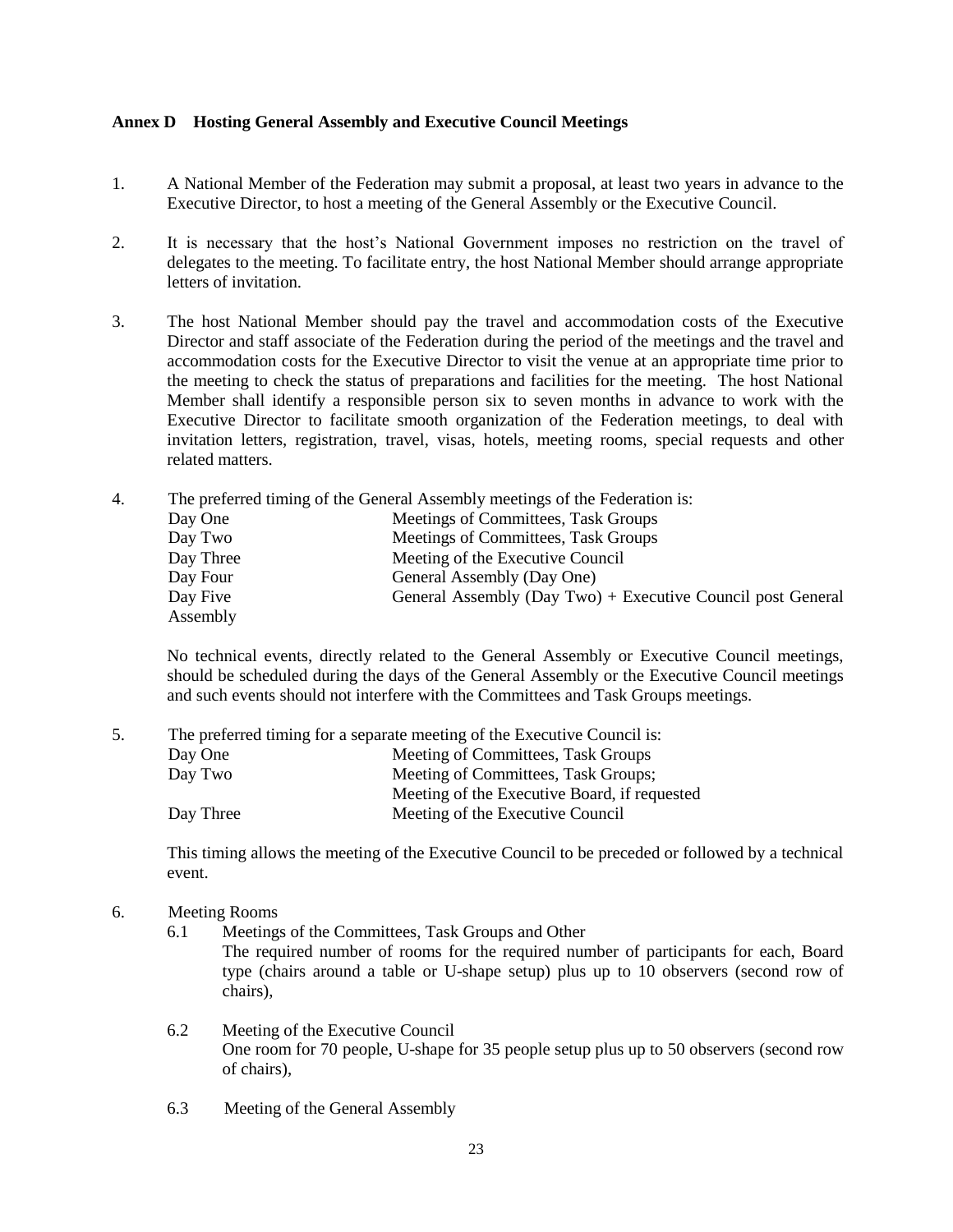One room for 200 people: Class Room type; one presidential platform for 7 people; chairs and tables for 90 national delegations (max. 2 delegates each), plus up to 40 observers on row of seats around or behind the tables. The order of the seats should be National Members by name of the country in alphabetical order, then international members in alphabetical order, then affiliates. The opening ceremony, if any, can take place in a Theatre type room with seating capacity of min.200,

6.4 Meeting of the Executive Council post the General Assembly One room for 35 people: U-shape setup, plus up to ten observers.

# 7. Room Equipment

- 7.1 Each meeting room to be equipped with microphones/loudspeakers adequate to the size of the room,
- 7.2 Executive Council and the General Assembly rooms to be equipped with suitable voice recording system, and support to be given to the Executive Director after the meetings,
- 7.3 General Assembly and the Executive Council meeting rooms to be provided with translation service, if a language other than English is to be used,
- 7.4 Each meeting room to be equipped with a laptop with Powerpoint and projector, screen, and overhead projector, if required. One video recorder + TV set to be available on request,
- 7.5 Country name boards are to be available for the General Assembly meeting and personal name boards for the Executive Council meeting. No flags are to be used,
- 7.6. Affiliates should have boards with the name of the organization only without mention of the country. No flags are to be used,
- 7.7 One table for documents attended by two persons to be put near the platform during the General Assembly meetings. One table for documents shall be attended by one person in the room of the Executive Council meeting.

# 8. Secretariat

- 8.1 One room is to be provided for the Secretariat, in the vicinity of the meeting rooms, with separate working places for up to four people,
- 8.2 One room to be provided for the use of the President and/or Officers,
- 8.3 Two or more assistants, fluent in English (and possibly in French) are to be available for support of the Secretariat, from one hour before the start of a meeting through two hours after the close of the meeting,
- 8.4 If the General Assembly meeting room is not equipped with personal microphones, four assistants should be available during the meeting to hand around the microphone.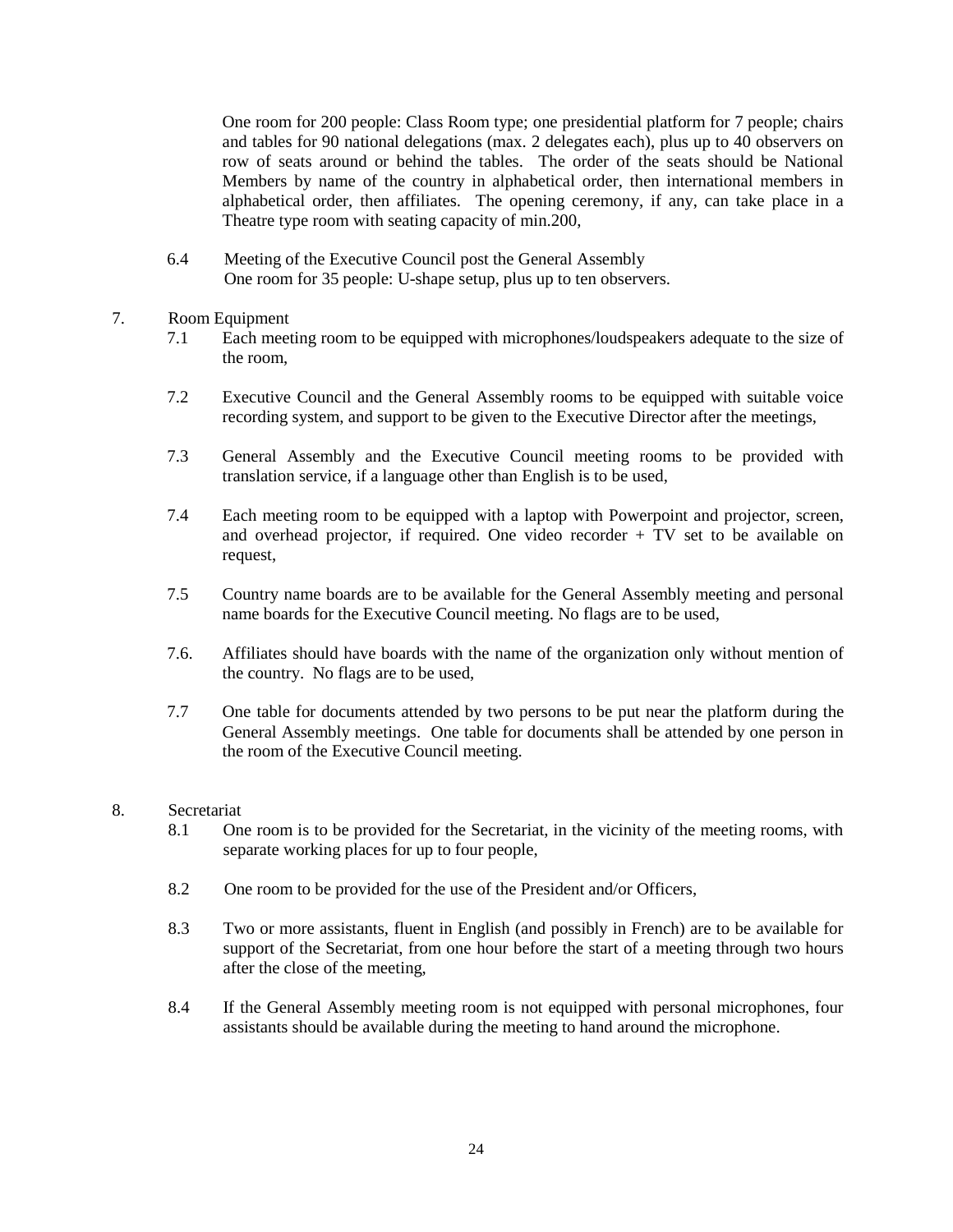#### 9. Secretariat Equipment

- 9.1 Two (or more) computers, with Microsoft Office package, one printer, and access to the internet (restricted use),
- 9.2 Telephones and fax with access to international network (restricted use),
- 9.3 One photocopying machine with high capacity, recto-verso, loading system,
- 9.4 Supply of stationery (copy paper, stapler, pens, etc.),
- 9.5 A ballot box for the General Assembly meeting.
- 10. Others
	- 10.1 WFEO will support the National Member for the organization of a conference if organized at the same time as the WFEO Executive Council or general Assembly meetings. The host member must:
		- a. Ensure that WFEO is appropriately recognized as a supporter of the Conference on the Conference website, program, proceedings and other documents
		- b. The WFEO President is invited to open the Conference
		- c. Free registration for the conference and the Conference Gala Dinner for the members of the Executive Board, Executive Council and Past Presidents and up to five representatives from UNESCO that are nominated by WFEO.
	- 10.2 A gala dinner is to be organized by the National Member to which the General Assembly and/or Executive Council members are invited in addition to other individuals. The gala dinner to usually take place after the first day of the General Assembly meeting or after the Executive Council meeting during the year of the Executive Council meeting only.
	- 10.2 Coffee breaks are to be included for all meetings. Free light lunches or low cost lunches are to be available for all meetings.
- 11. Contract and financial contributions
	- 11.1 A contract with specific requirements shall be signed between Federation and the host National Member at least 12 months before the start date of the event.
	- 11.2 The contract shall include a clause redistributing up to 10 percent of the event's registration fees or an equivalent lump sum as agreed, to the Federation.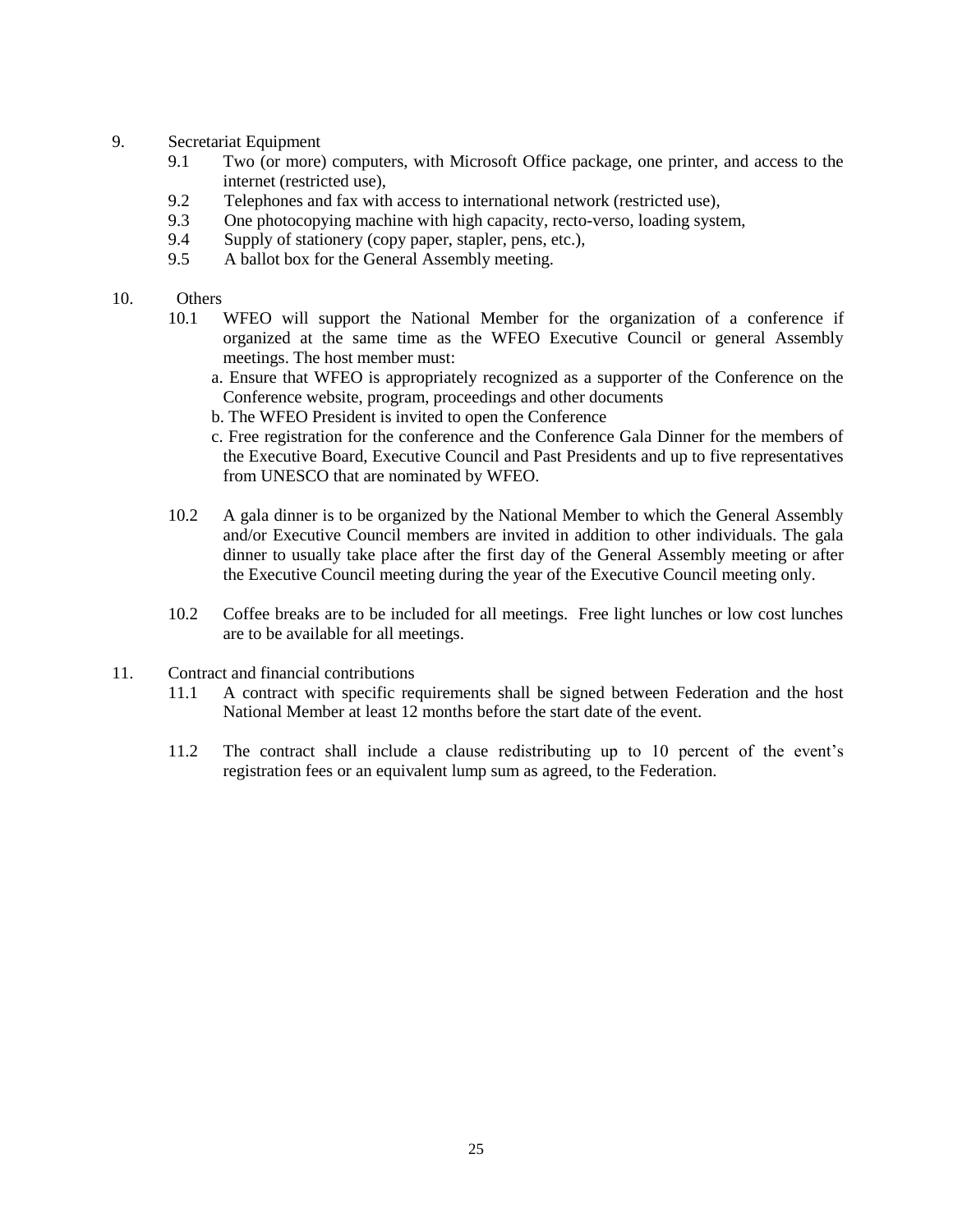# <span id="page-25-0"></span>**Annex E World Engineers Convention and World Congress**

- 1. A proposal from a National Member to host at World Engineers Convention (WEC) or a WFEO endorsed World Congress is to be submitted to the Executive Director at the earliest possible date; for a WEC at least six years in advance, and for a Congress at least five years in advance.
- 2. Congresses may be held in conjunction with a General Assembly, a meeting of the Executive Council, a meeting of a Standing Committee or may stand alone. From 2011, the WEC will be held in conjunction with the General Assembly and continue on a four-year cycle, i.e.: 2015, 2019 etc.
- 3. Basic requirements for a WEC or Congress are that keynote speakers should have or merit a world-wide reputation, and that the Congress takes a global approach to its subject, and to attracting an audience. In addition, it is necessary that the host National Member's government imposes no restriction on the free travel of delegates to the meeting. To facilitate entry, the host National Member should arrange a government endorsed letter of invitation.
- 4. A detailed proposal relating to the proposed WEC or Congress is to be submitted in accordance with the guidelines below.
- 5. Proposals will be favored
	- 1. Where there is a strong international organizing committee;
	- 2. Where there is a strong program on a matter of world engineering interest;
	- 3. Where the host National Member accepts full financial responsibility; and
	- 4. Where some form of support for air fares and accommodation costs and congress fees can be provided to delegates from developing nations.
	- 5. Where the Congress is held in conjunction with a General Assembly or Executive Council meeting, suitable venues should be provided at little or no cost to the Federation.

# **Guidelines for Proposals and Information Required**

A proposal to hold a WEC or Congress shall be submitted to the Executive Director in accordance with the following guidelines.

# **1. Proposed Timing**

- 1. Preferred and alternate dates
- 2. Conflict with other meetings
- 3. Air fares prevailing and discounts available
- 4. Length of Congress and relation to other events
- 5. Climate

# **2. Proposed Host Country**

- 1. Equality of treatment with respect to race, sex, color, religion, national origin
- 2. Political stability
- 3. Economic stability
- 4. Currency stability and convertibility
- 5. Public Transport/infrastructure
- 6. Air Safety Record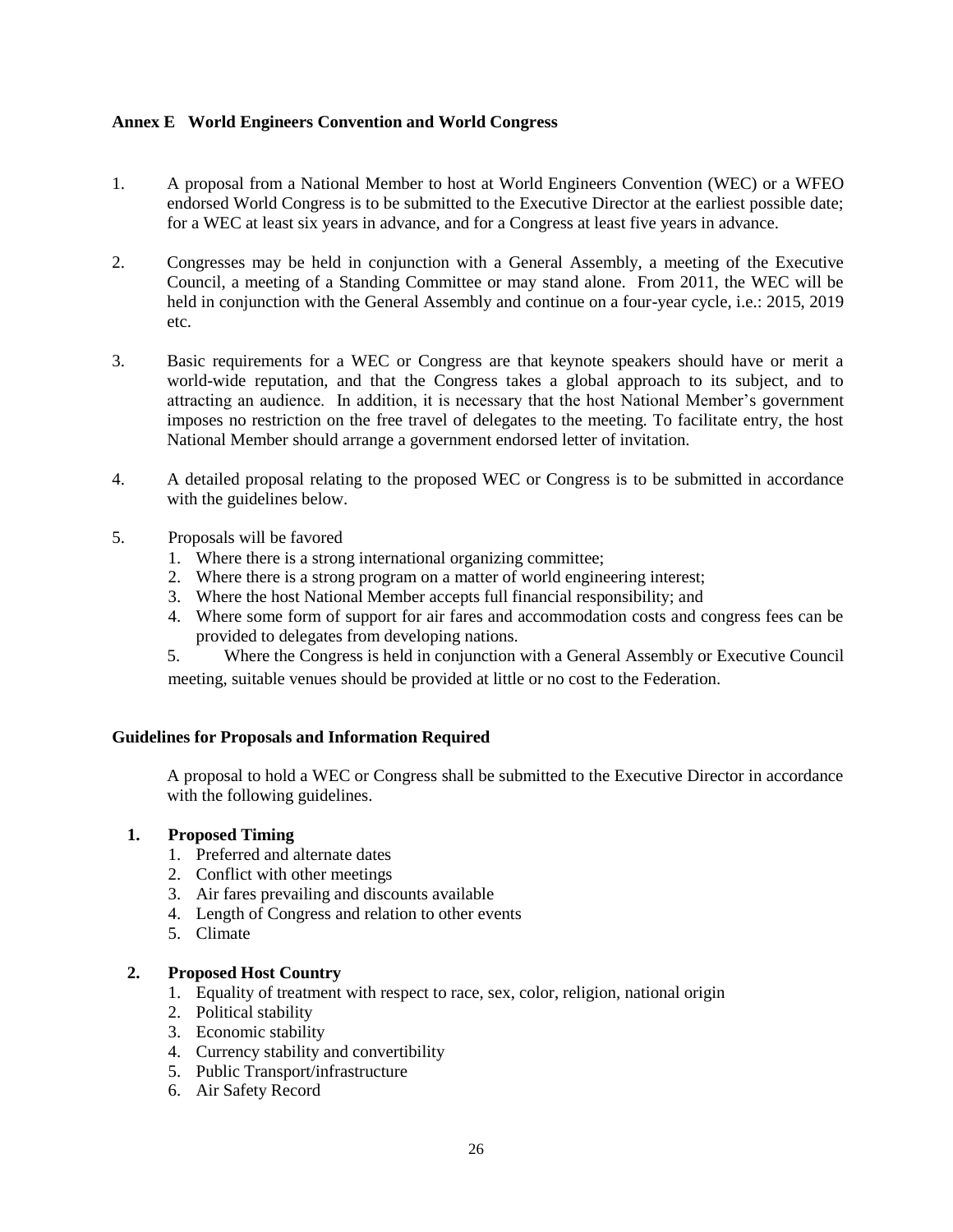# **3. Proposed Theme and Speakers**

- 1. Proposed Theme of Congress
- 2. Importance of Theme to World Engineers
- 3. Intended Sources of Speakers
- 4. Minimum expected attendance, local and overseas
- 5. Proposed registration fees: full and student.
- 6. Working language or languages
- 7. Plans to publish papers
- 8. Number of invited papers planned
- 9. Plans for social program and partners program
- 10. Support of Federation meetings and attendance costs
- 11. Support for developing country delegates

# **4. Proposed Organization**

- 1. Support from National Engineering Organizations
- 2. Support from other National and business organizations
- 3. Support from State, National or Local Government
- 4. Support from international or other National organizations
- 5. Financial underwriting
- 6. Technical organizing group
- 7. Management organizing group
- 8. Local experience with similar events

# **5. Proposed Venue**

- 1. City and location of auditorium
- 2. Capacity of Plenary auditorium
- 3. Meeting room numbers and capacity
- 4. Facilities for speakers and preparation of presentations
- 5. Poster sessions space
- 6. Exhibition plans, proximity to Congress venue
- 7. Facilities available for associated Federation activities
- 8. Hotel accommodation and rates
- 9. Student accommodation and rates

Detailed arrangements must be made to ensure that WFEO meetings can be held effectively within the overall program.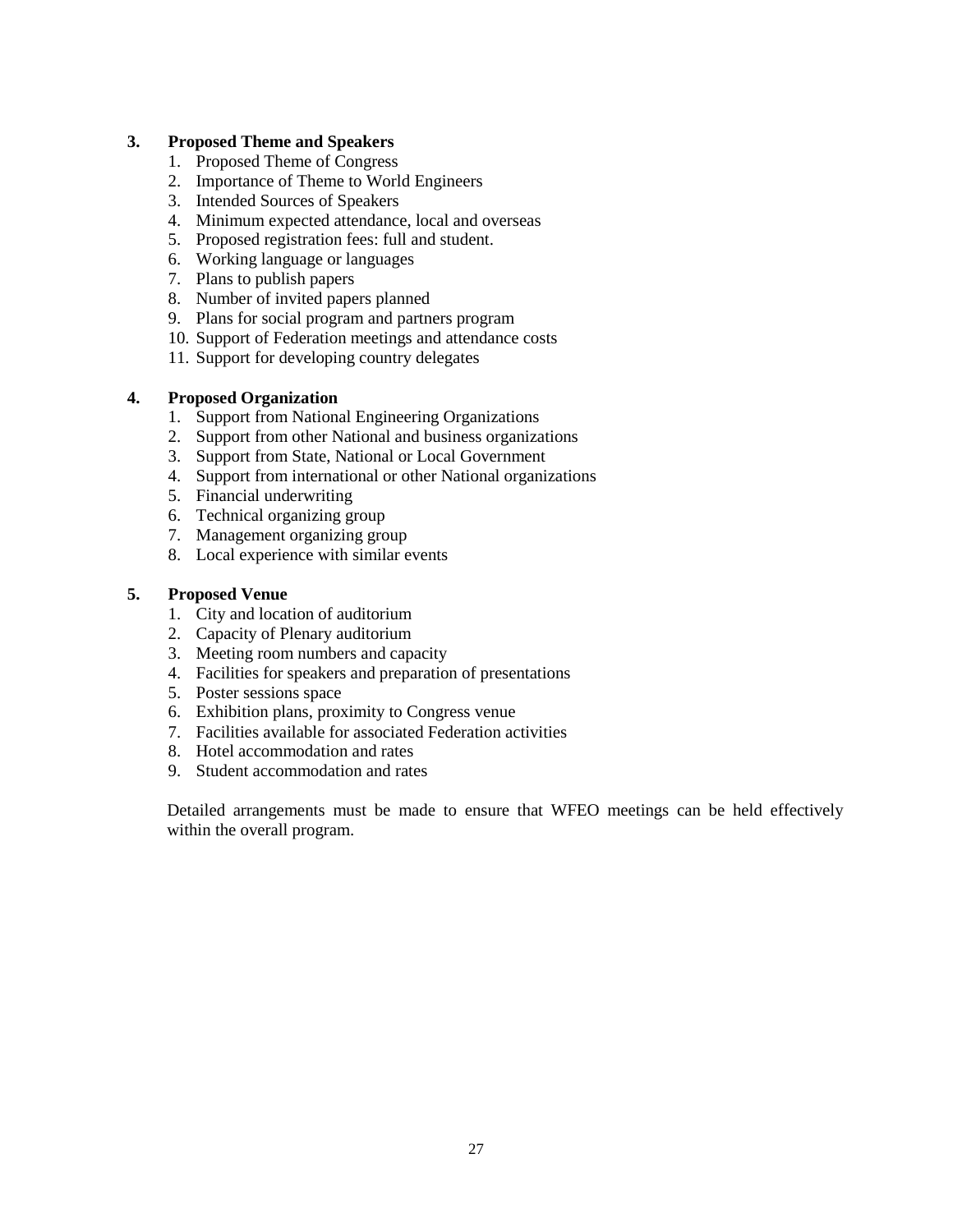# <span id="page-27-0"></span>**Annex F Reproduction of Technical Documents and use of the Trademark and Logo**

Members of the Federation are authorized to reproduce, in the form of new prints, translations, condensed versions, or copying into different media, a Technical Document (concerning engineering and related technical matters) authored by a committee or group of the Federation.

An external body or individual to the Federation may be authorized to reproduce, in the form of new prints, translations, condensed versions, or copying into different media, a Technical Document (concerning engineering and related technical matters) authored by a committee or group of the Federation in accordance with the following procedures.

# **1. Authorization**

- 1.1 The Member formally requests in writing to the Executive Director authorization to reproduce a Technical Document.
- 1.2 The Member requesting authorization to reproduce a Technical Document will:
	- a. Indicate the purpose served by the reproduction;
	- b. Assure that the reproduced material including translations will be made freely available to organizations culturally or structurally linked with the Member, and engineering-related institutions;
	- c. Assure that appropriate authorship credits will be clearly stated in the reproduced material;
	- d. Assume full responsibility for full and complete translation; and
	- e. Cover all expenses, whenever applicable, of the copying, recording, translation, printing and distribution of the reproduced material.
- 1.3 The Executive Director will pass on such request to the Chair/President of the authoring committee or group for approval, at no cost to the requesting Member, to reproduce a Technical Document.

# **2. License**

Federation documents, unless specified otherwise, are under Creative Commons License Attribution/Non-commercial/Share Alike and thus all documents should only be reproduced with the following Creative Commons logo:



# **3. Sale and profits of Reproduced Documents and trademark authorization**

- 3.1 The Federation Trademark and logo that belongs to the Federation are under the protection of the French law on intellectual property and the Madrid System. Where documents are reproduced under these rules and sold, the Federation shall receive a percentage share of profits, to be fixed by a **Trademark Use Authorization Contract** between the Federation and the User,
- 3.2 In all other cases of reproduction and use of the Federation trademark and logo by external organizations, a Trademark Use Authorization contract shall be signed between the Federation and the User.

3.3 National and International Members of the Federation, Associates, Sponsors, Standing Technical Committees and Policy Implementation Committees may use the Federation Trademark and Logo after obtaining permission from the Federation Executive Board. There is no charge for use of the trademark or Logo, unless specified otherwise by a Trademark Use Authorization contract.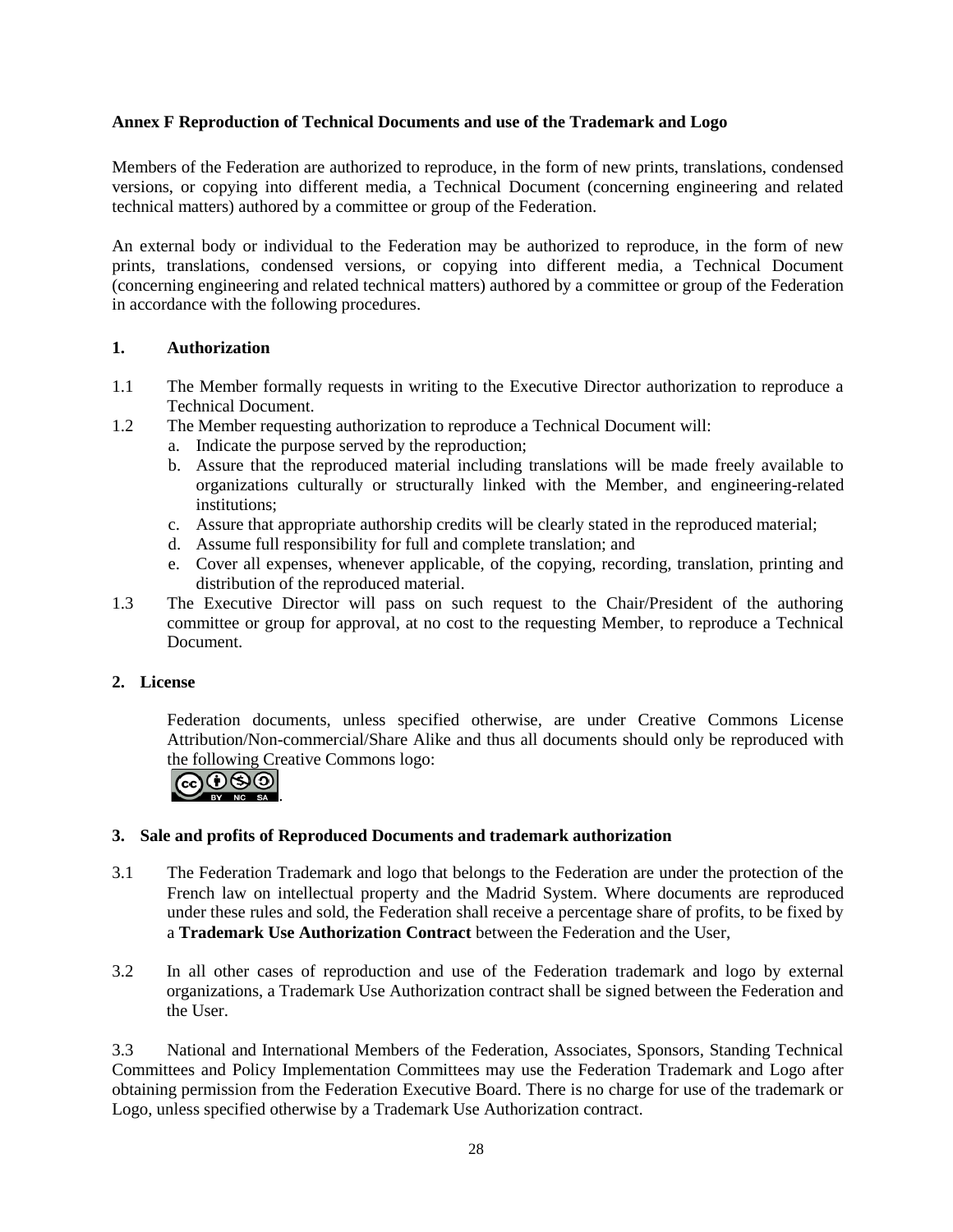# <span id="page-28-0"></span>**Annex G WFEO Membership Procedures**

The Rules of procedure in this Annex clarify the membership procedures for the Federation in accordance with Art.3 of the Constitution.

# **1. Categories of Membership**

The categories of membership are as provided in Art. 3 of the Constitution.

#### **2. Application for Membership**

- a. Prospective members/associate organizations may apply as follows:
	- i. Provide a copy of registration of the union/association or organization in the country in which it has its head office or secretariat,
	- ii. Copy of the latest constitution or Bye-laws,
	- iii. Show evidence of engineering activities, website address. Newsletter, latest financial statement and annual report etc.,
	- iv. Provide the names of the President, governing body members, Executive Director/CEO, key Management,
	- v. Provide information on numbers of members by category, geographic location, basic historical data as date of foundation, etc.,
	- vi. Provide an official document proving that the institution's governing body(ies) endorsed the application for membership of the Federation,
	- vii. Provide an endorsement from at least two current national, international or affiliated members, or associates of the Federation in good standing to confirm the validity of the organization.
- b. Individuals shall be "Distinguished Fellows" and may apply as follows:
	- i. Provide an up to date statement of qualifications, work experience, contributions to engineering nationally and internationally, contributions to WFEO, significant achievements and awards, publications and other relevant information to demonstrate eligibility for election as a Distinguished Fellow
	- ii. Provide the copy of graduation certificates for claimed qualifications or endorsement from a national member with an appropriate registration system to confirm the claimed qualifications
	- iii. Provide an endorsement from at least two national, international or affiliated members or associates of the Federation in good standing, with a copy of the citation for recognition as Distinguished Fellow.
	- iv. Recognition as Distinguished fellow will remain for the fellow lifetime, after the status has been approved by the Executive Council and the single lifetime fee has been paid.
- c. The WFEO Secretariat shall confirm that appropriate checks have been made and valid documents have been received,
- d. The Executive Board shall review the application and make a recommendation to the Executive Council for approval,
- e. The Executive Council shall review the application and vote to make a decision,
- f. Any member that is opposed to the application shall be invited to make a written submission with documented reasons and attend the Executive Council meeting to present these views,
- g. Final decision of the Executive Council shall be provided at the annual meeting following advice to the prospective member who shall be invited to give a presentation on the organization.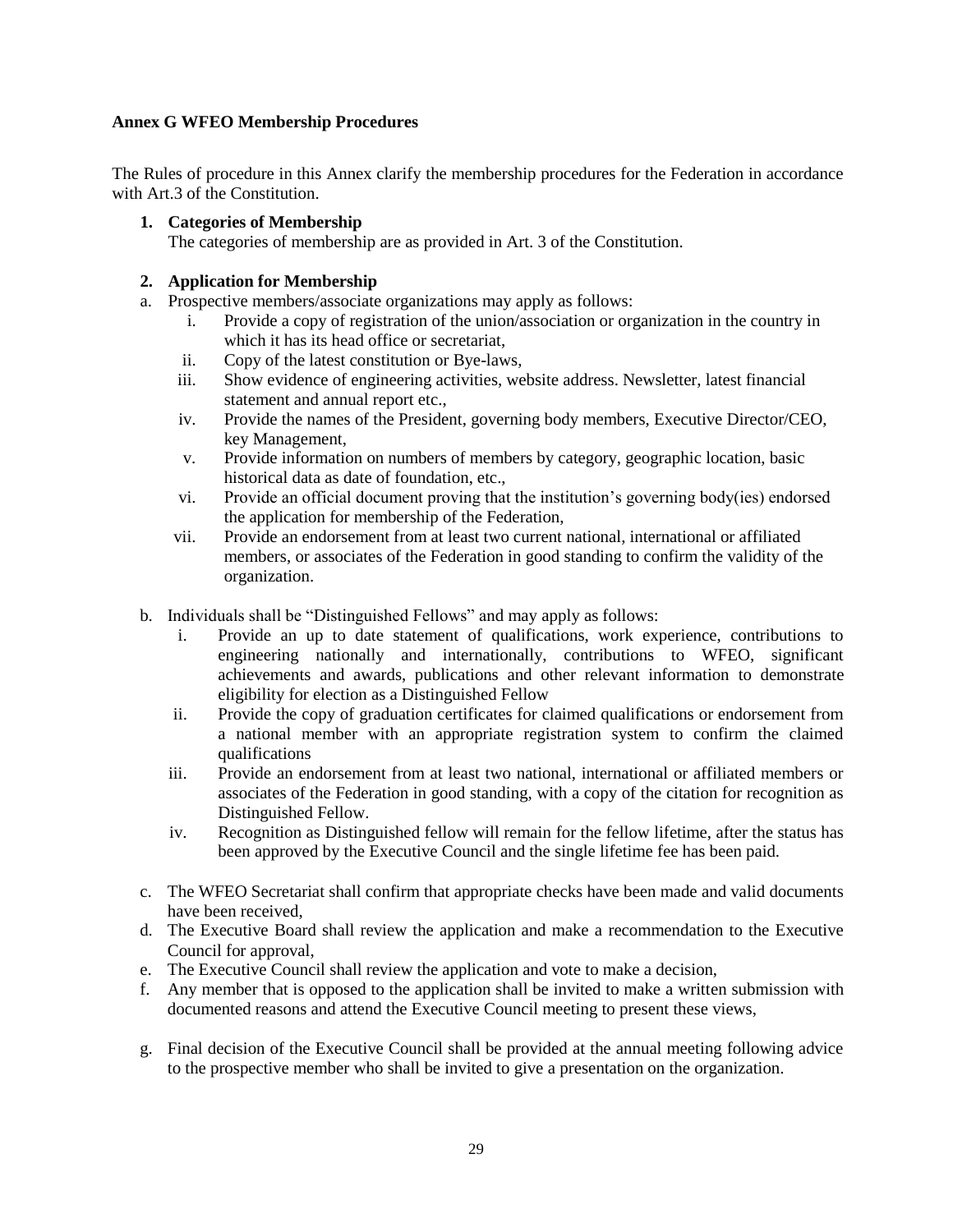# **3. Continuing Membership**

Continuing membership of the Federation shall be subject to:

- a. Staying in good standing with respect to the Federation Constitution, Art. 8.B.,
- b. The Executive Board shall review the membership status of members/ associate or corresponding organizations with dues in arrears of two or more years without appropriate reason or communication,
- c. The Executive Board shall review the membership status of members/ associate or corresponding organizations with activities that are not consistent with the objective of the Federation or the membership categories,
- d. The Executive Board shall take appropriate actions in accordance with Federation Constitution Art. 9B on the removal of members/ associate or corresponding organizations where needed.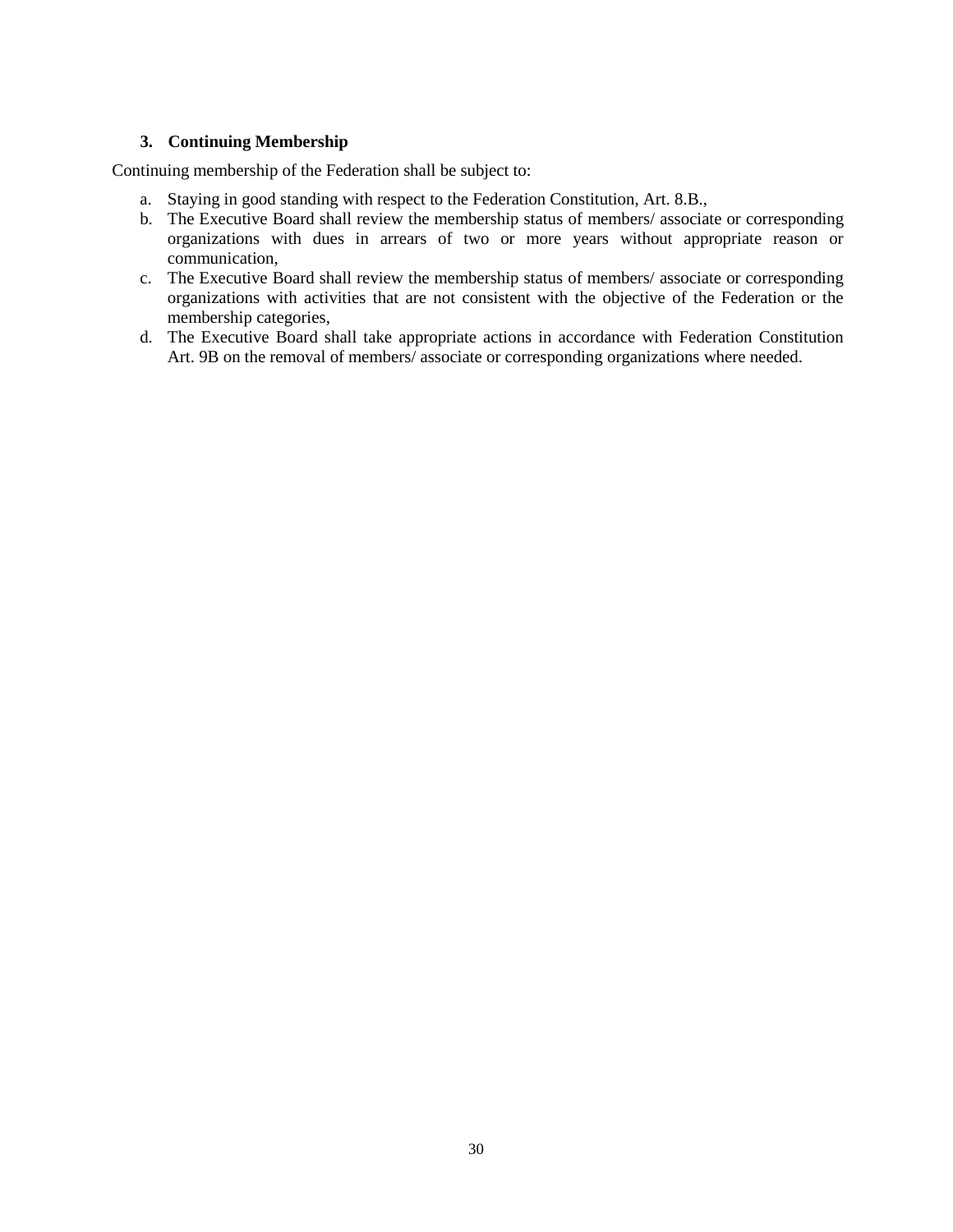#### <span id="page-30-0"></span>**Annex H Delegation of authorization to expend funds**

I, undersigned, (name of WFEO President), acting in my full capacity of WFEO President, and my legal capacity to expend funds on behalf of the WFEO:

Delegate this capacity to WFEO Executive Director (insert name), for the duration of my tenure as WFEO President, under the reservations mentioned hereafter and with respect to WFEO Rules of procedure.

The undersigned WFEO Executive Director is authorized to expend WFEO funds according to WFEO approved budget, for single expenses up to XXXX Euros, apart from renting costs, and staff regular costs.

Above this amount, the WFEO Executive Director shall seek approval from the WFEO Executive Board.

The WFEO Executive Director is authorized to enter into legal agreements on behalf of the WFEO with financial consequences, within the same limitation as above.

Signed on this Day: (insert date)

…………………………… WFEO President (Insert name and term)

…………………………………

WFEO Executive Director (Insert name)